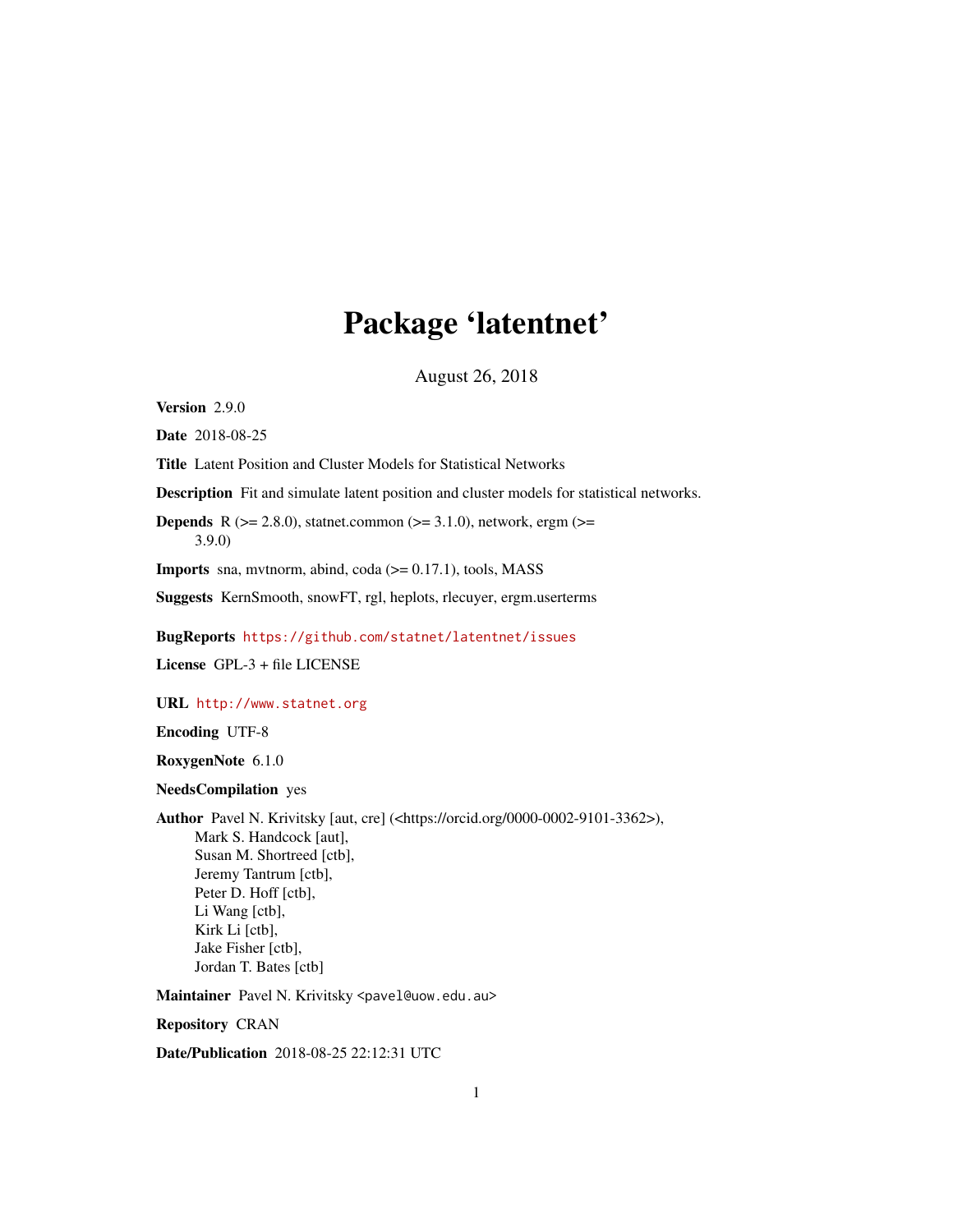# <span id="page-1-0"></span>R topics documented:

|       | $\overline{4}$ |
|-------|----------------|
|       | -6             |
|       |                |
|       |                |
|       |                |
|       |                |
|       |                |
|       |                |
|       |                |
|       |                |
|       |                |
|       |                |
|       |                |
|       |                |
|       |                |
|       |                |
|       |                |
| Index | 34             |
|       |                |

latentnet-package *Latent position and cluster models for networks*

#### <span id="page-1-1"></span>**Description**

The package latentnet is used to fit latent cluster random effect models, where the probability of a network  $g$ , on a set of nodes is a product of dyad probabilities, each of which is a GLM with linear component  $\eta_{i,j} = \sum_{k=1}^p \beta_k X_{i,j,k} + d(Z_i, Z_j) + \delta_i + \gamma_j$ , where X is an array of dyad covariates,  $\beta$  is a vector of covariate coefficients,  $Z_i$  is the latent space position of node i,  $d(\cdot, \cdot)$  is a function of the two positions: either negative Euclidean  $(-||Z_i - Z_j||)$  or bilinear  $(Z_i \cdot Z_j)$ , and  $\delta$  and  $\gamma$ are vectors of sender and receiver effects. (Note that these are different from the eigenmodel of Hoff (2007) "Modeling homophily and stochastic equivalence in symmetric relational data", fit by package eigenmodel.)

# Details

The [ergmm](#page-7-1) specifies models via:  $g \sim$  <model terms> where g is a network object For the list of possible <model terms>, see [terms.ergmm.](#page-11-1) For the list of the possible dyad distribution families, see [families.ergmm.](#page-11-2)

The arguments in the [ergmm](#page-7-1) function specific to latent variable models are ergmm.control. See the help page for [ergmm](#page-7-1) for the details.

The result of a latent variable model fit is an [ergmm](#page-7-1) object. Hence the [summary](#page-0-0), print, and plot functions apply to the fits. The [plot.ergmm](#page-23-1) function has many options specific to latent variable models. contour, [plot.ergmm](#page-23-1) for the details.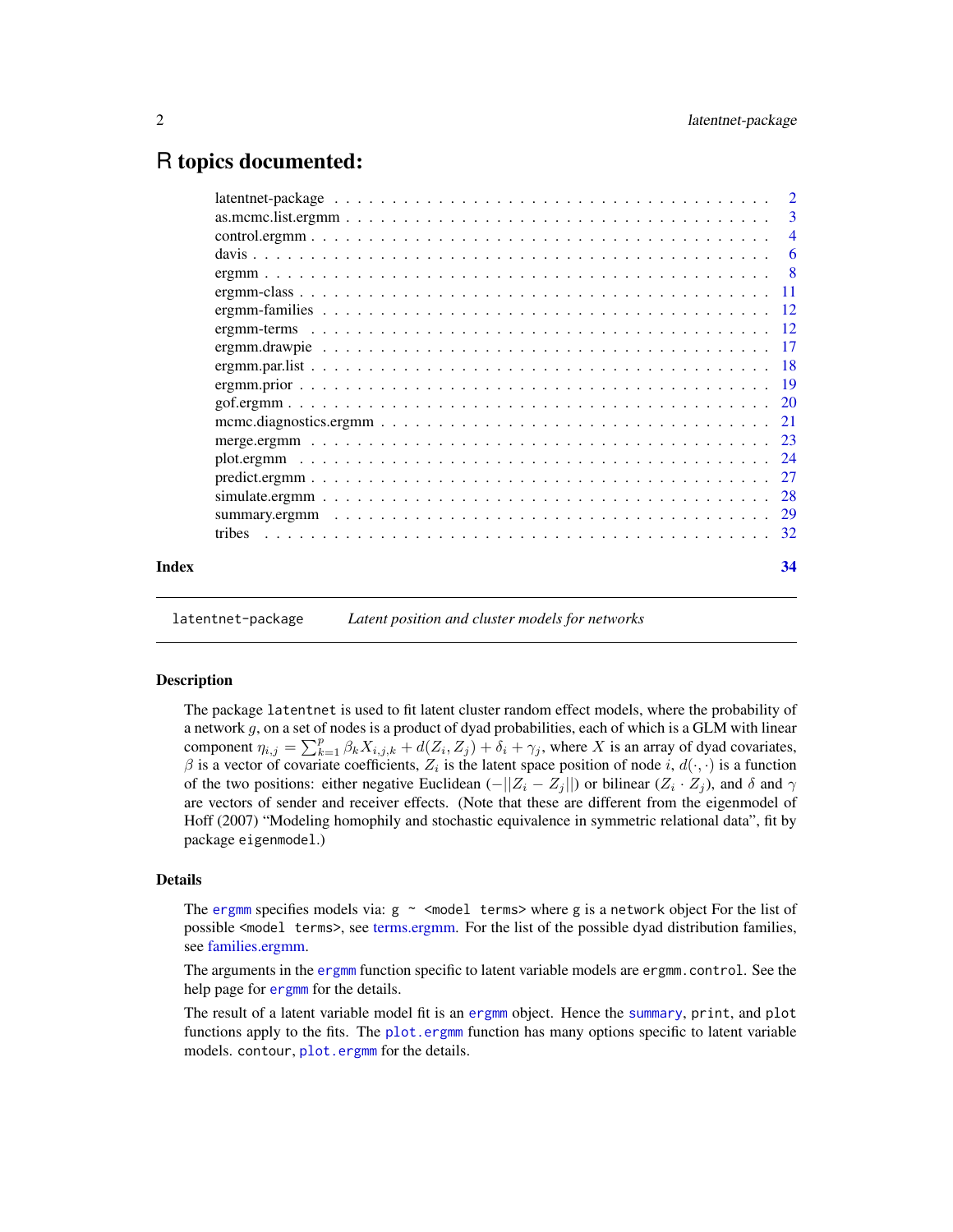#### <span id="page-2-0"></span>Value

[ergmm](#page-7-1) returns an object of class 'ergmm' that is a list.

#### References

Mark S. Handcock, Adrian E. Raftery and Jeremy Tantrum (2007). *Model-Based Clustering for Social Networks*. Journal of the Royal Statistical Society: Series A (Statistics in Society), 170(2), 301-354.

Peter D. Hoff (2005). *Bilinear Mixed Effects Models for Dyadic Data*. Journal of the American Statistical Association, 100(469), 286-295.

Peter D. Hoff, Adrian E. Raftery and Mark S. Handcock (2002). *Latent space approaches to social network analysis*. Journal of the American Statistical Association, 97(460), 1090-1098.

Pavel N. Krivitsky, Mark S. Handcock, Adrian E. Raftery, and Peter D. Hoff (2009). *Representing degree distributions, clustering, and homophily in social networks with latent cluster random effects models*. Social Networks, 31(3), 204-213.

Pavel N. Krivitsky and Mark S. Handcock (2008). *Fitting Position Latent Cluster Models for Social Networks with* latentnet. Journal of Statistical Software, 24(5).

Susan M. Shortreed, Mark S. Handcock, and Peter D. Hoff (2006). *Positional Estimation within the Latent Space Model for Networks*. Methodology, 2(1), 24-33.

#### See Also

[ergmm](#page-7-1), [terms.ergmm](#page-11-1)

<span id="page-2-1"></span>as.mcmc.list.ergmm *Convert an ERGMM Object to an MCMC list object for Diagnostics.*

# Description

Functions to extract a subset of MCMC-sampled variables from an object of class [ergmm](#page-10-1) and construct an [mcmc.list](#page-0-0) object.

#### Usage

```
## S3 method for class 'list.ergmm'
as.mcmc(x, burnin = FALSE, whichvars = NULL,vertex.i = c(1), \ldots)
```
#### Arguments

| X          | An object of class ergmm.                                                                                                           |
|------------|-------------------------------------------------------------------------------------------------------------------------------------|
| burnin     | If TRUE, generates an mome, list object for the burnin (if stored) instead of the<br>main sampling run.                             |
| which.vars | A named list mapping variable names to the indices to include. If given, over-<br>rides the defaults and all arguments that follow. |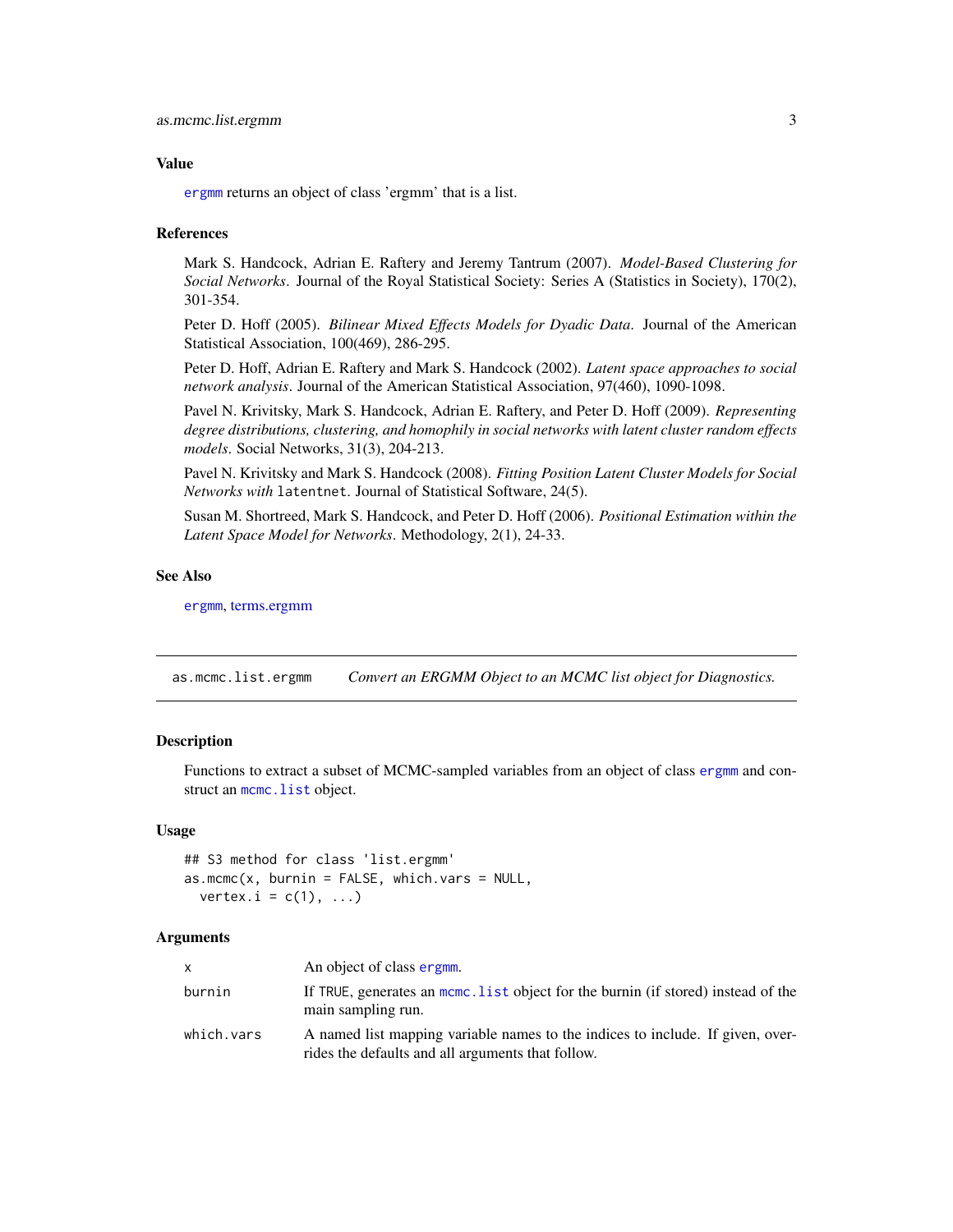<span id="page-3-0"></span>

| vertex.i                | A numeric vector of vertices whose latent space coordinates and random effects<br>to include. |
|-------------------------|-----------------------------------------------------------------------------------------------|
| $\cdot$ $\cdot$ $\cdot$ | Not used at this time.                                                                        |

# Details

Unless which. vars is specified, the mcmc. list returned also includes all of the covariate coefficients.

Regardless of whether the MCMC run was single- or multi-threaded, this function returns an [mcmc.list](#page-0-0), with a single thread, if necessary.

#### Value

A [mcmc.list](#page-0-0) object with the sample of the selected subset of the variables.

#### See Also

[ergmm](#page-7-1), [mcmc.list](#page-0-0), [mcmc.diagnostics.ergmm](#page-20-1)

#### Examples

```
library(coda)
data(sampson)
monks.fit<-ergmm(samplike~euclidean(d=2,G=3))
monks.fit.mcmc<-as.mcmc.list(monks.fit)
plot(monks.fit.mcmc)
raftery.diag(monks.fit.mcmc)
```
<span id="page-3-1"></span>control.ergmm *Auxiliary for Controlling ERGMM Fitting*

#### Description

Auxiliary function as user interface for ergmm fitting. Typically only used when calling ergmm. It is used to set parameters that affect the sampling but do not affect the posterior distribution.

#### Usage

```
control.ergmm(sample.size = 4000, burnin = 10000, interval = 10,threads = 1, kl.threads = 1, mle.maxit = 100, Z.delta = 0.6,
 RE.delta = 0.6, group.deltas = 0.4, pilot.runs = 4,
 pilot.factor = 0.8, pilot.discard.first = 0.5,
  target.acc.rate = 0.234, backoff.threshold = 0.05,
 backoff.factor = 0.2, accept.all = FALSE, store.burnin = FALSE,
  refine.user.start = TRUE)
```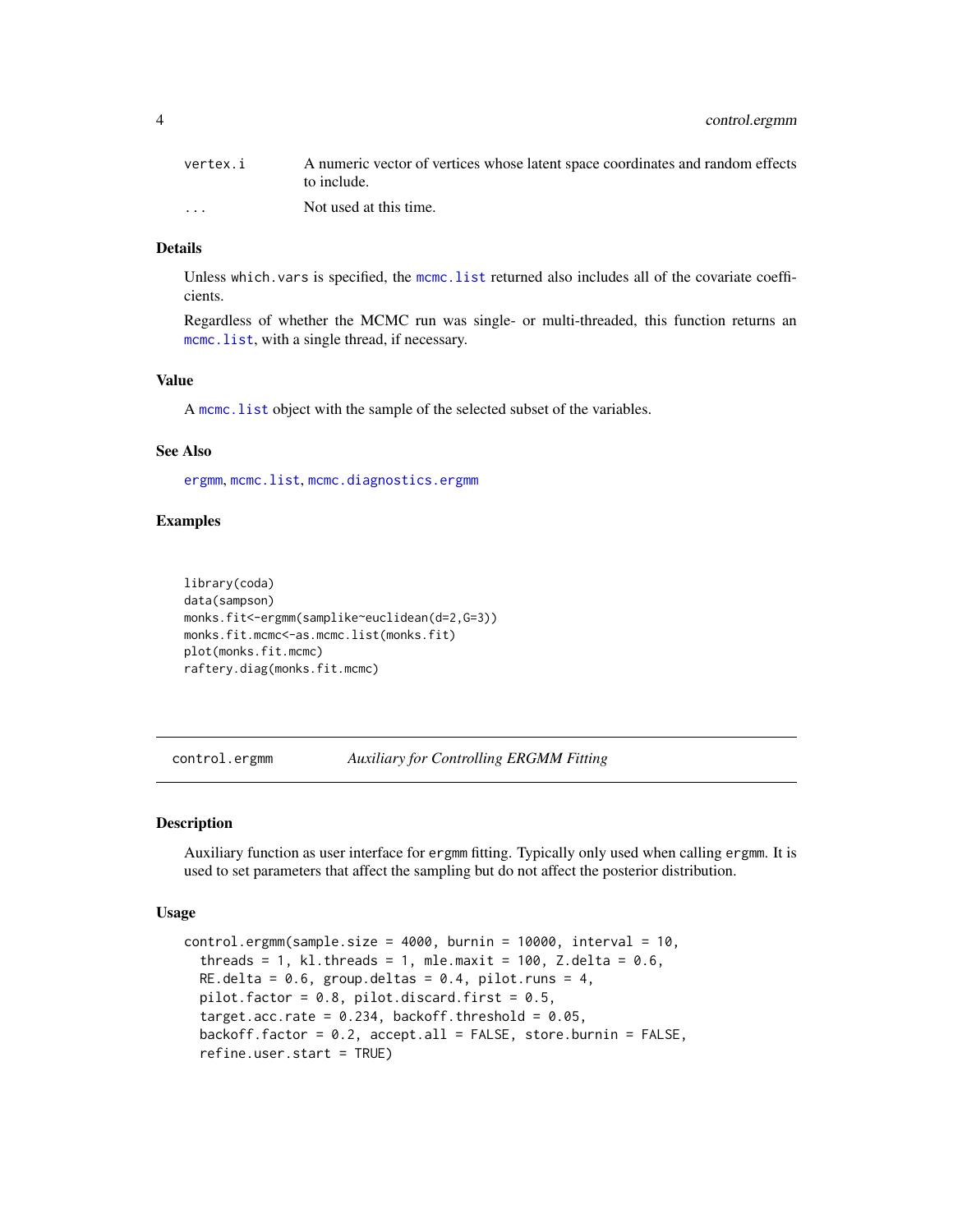```
ergmm.control(sample.size = 4000, burnin = 10000, interval = 10,
  threads = 1, kl.threads = 1, mle.maxit = 100, Z.delta = 0.6,
 RE.delta = 0.6, group.deltas = 0.4, pilot.runs = 4,
 pilot.factor = 0.8, pilot.discard.first = 0.5,
  target.acc.rate = 0.234, backoff.threshold = 0.05,
 backoff.factor = 0.2, accept.all = FALSE, store.burnin = FALSE,
  refine.user.start = TRUE)
```
# Arguments

| sample.size         | The number of draws to be taken from the posterior distribution.                                                                                                                                                                                                                                                                                                                                                                                                                                                                                                                                                                                                                        |  |  |
|---------------------|-----------------------------------------------------------------------------------------------------------------------------------------------------------------------------------------------------------------------------------------------------------------------------------------------------------------------------------------------------------------------------------------------------------------------------------------------------------------------------------------------------------------------------------------------------------------------------------------------------------------------------------------------------------------------------------------|--|--|
| burnin              | The number of initial MCMC iterations to be discarded.                                                                                                                                                                                                                                                                                                                                                                                                                                                                                                                                                                                                                                  |  |  |
| interval            | The number of iterations between consecutive draws.                                                                                                                                                                                                                                                                                                                                                                                                                                                                                                                                                                                                                                     |  |  |
| threads             | The number of chains to run. If greater than 1, package snowFT is used to take<br>advantage of any multiprocessing or distributed computing capabilities that may<br>be available. Currently, only PVM (via rpvm) has been tested. Note, also, that<br>PVM daemon needs to be started before the package is loaded.                                                                                                                                                                                                                                                                                                                                                                     |  |  |
| kl.threads          | If greather than 1, uses an experimental parallelized label-switching algorithm.<br>This is not guaranteed to work.                                                                                                                                                                                                                                                                                                                                                                                                                                                                                                                                                                     |  |  |
| mle.maxit           | Maximum number of iterations for computing the starting values, posterior modes,<br>MLEs, MKL estimates, etc                                                                                                                                                                                                                                                                                                                                                                                                                                                                                                                                                                            |  |  |
| Z.delta             | Standard deviation of the proposal for the jump in the individual latent space<br>position, or its starting value for the tuner.                                                                                                                                                                                                                                                                                                                                                                                                                                                                                                                                                        |  |  |
| RE.delta            | Standard deviation of the proposal for the jump in the individual random effects<br>values, or its starting value for the tuner.                                                                                                                                                                                                                                                                                                                                                                                                                                                                                                                                                        |  |  |
| group.deltas        | A scalar, a vector, or a matrix of an appropriate size, giving the initial proposal<br>structure for the "group proposal" of a jump in covariate coefficients, scaling of<br>latent space positions, and a shift in random ffects. If a matrix of an appropriate<br>size is given, it is used as a matrix of coefficients for a correlated proposal. If a<br>vector is given, an independent proposal is used with the corresponding elements<br>being proposal standard deviations. If a scalar is given, it is used as a multiplier<br>for an initial heuristic for the proposal structure. It is usually best to leave this<br>argument alone and let the adaptive sampling be used. |  |  |
| pilot.runs          | Number of pilot runs into which to split the burn-in period. After each pilot<br>run, the proposal standard deviations and coefficients Z.delta, RE.delta, and<br>group. deltas are reevaluated. If set to 0, disables adaptive sampling, and only<br>makes a single burn-in run.                                                                                                                                                                                                                                                                                                                                                                                                       |  |  |
| pilot.factor        | Initial value for the factor by which the coefficients gotten by a Choletsky de-<br>composition of the pilot sample covariance matrix are multiplied.                                                                                                                                                                                                                                                                                                                                                                                                                                                                                                                                   |  |  |
| pilot.discard.first |                                                                                                                                                                                                                                                                                                                                                                                                                                                                                                                                                                                                                                                                                         |  |  |
|                     | Proportion of draws from the pilot run to discard for estimating acceptance rate<br>and group proposal covariance.                                                                                                                                                                                                                                                                                                                                                                                                                                                                                                                                                                      |  |  |
| target.acc.rate     |                                                                                                                                                                                                                                                                                                                                                                                                                                                                                                                                                                                                                                                                                         |  |  |
|                     | Taget acceptance rate for the proposals used. After a pilot run, the proposal<br>variances are adjusted upward if the acceptance rate is above this, and downward<br>if below.                                                                                                                                                                                                                                                                                                                                                                                                                                                                                                          |  |  |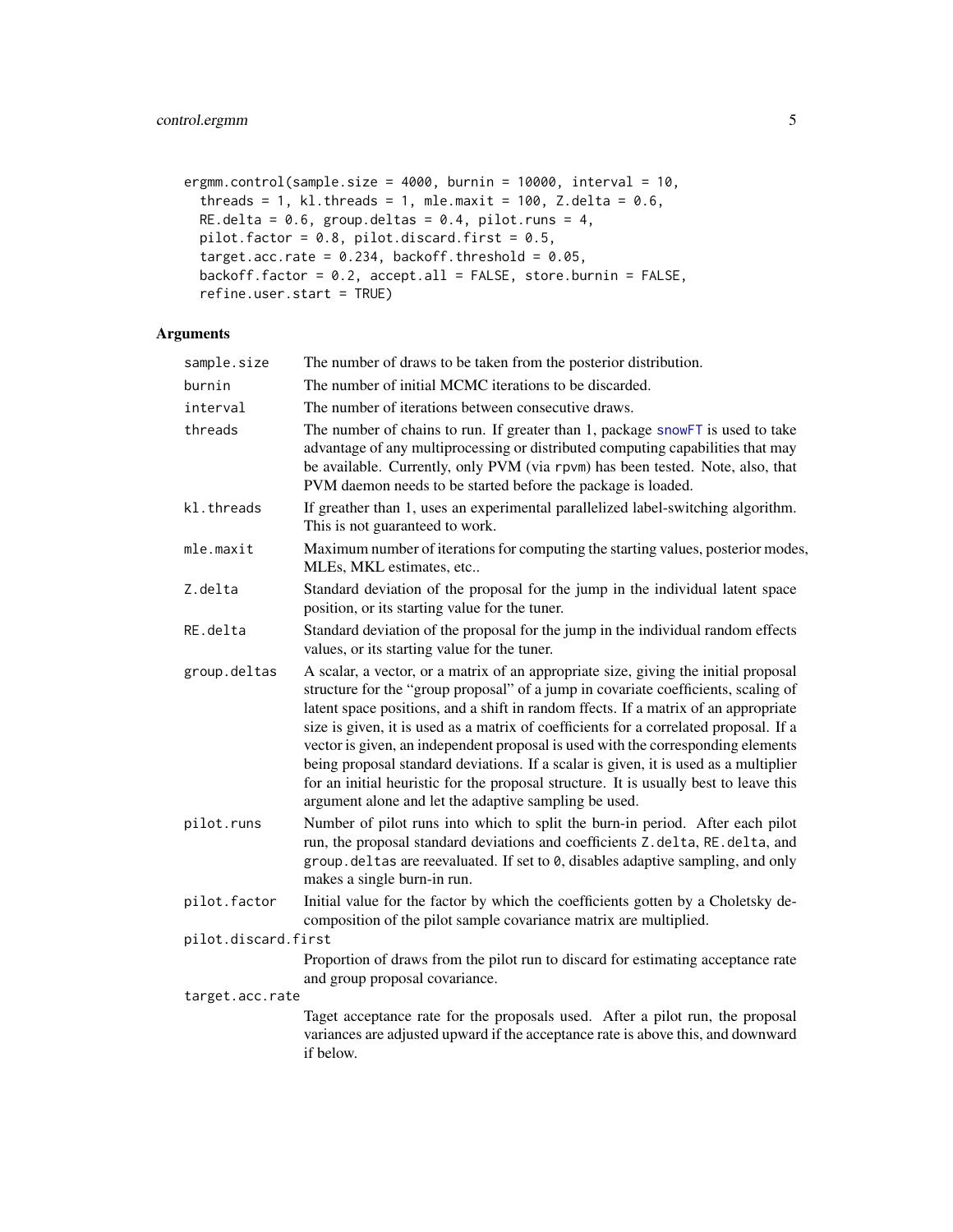<span id="page-5-0"></span>

| backoff.threshold |                                                                                                                                                     |  |
|-------------------|-----------------------------------------------------------------------------------------------------------------------------------------------------|--|
|                   | If a pilot run's acceptance rate is below this, redo it with drastically reduced<br>proposal standard deviation. Set to 0 to disable this behavior. |  |
|                   | backoff factor Factor by which to multiply the relevant proposal standard deviation if its ac-<br>ceptance rate fell below the backoff threshold.   |  |
| accept.all        | Forces all proposals to be accepted unconditionally. Use only in debugging<br>proposal distributions!                                               |  |
| store.burnin      | If TRUE, the samples from the burnin are also stored and returned, to be used in<br>MCMC diagnostics.                                               |  |
| refine.user.start |                                                                                                                                                     |  |
|                   | If TRUE, the values passed to ergmm in the user start argument can be updated<br>by the mode-finding algorithm.                                     |  |

# Value

A list with the arguments as components.

# See Also

[ergmm](#page-7-1)

# Examples

```
data(sampson)
## Shorter run than default.
samp.fit<-ergmm(samplike~euclidean(d=2,G=3)+rreceiver,
control=ergmm.control(burnin=1000,sample.size= 2000,interval=5))
```
davis *Southern Women Data Set (Davis) as a bipartite "network" object*

# Description

This is a data set of 18 women observed over a nine-month period. During that period, various subsets of these women had met in a series of 14 informal social events. The data recored which women met for which events. The data is originally from Davis, Gardner and Gardner (1941) via UCINET and stored as a network object.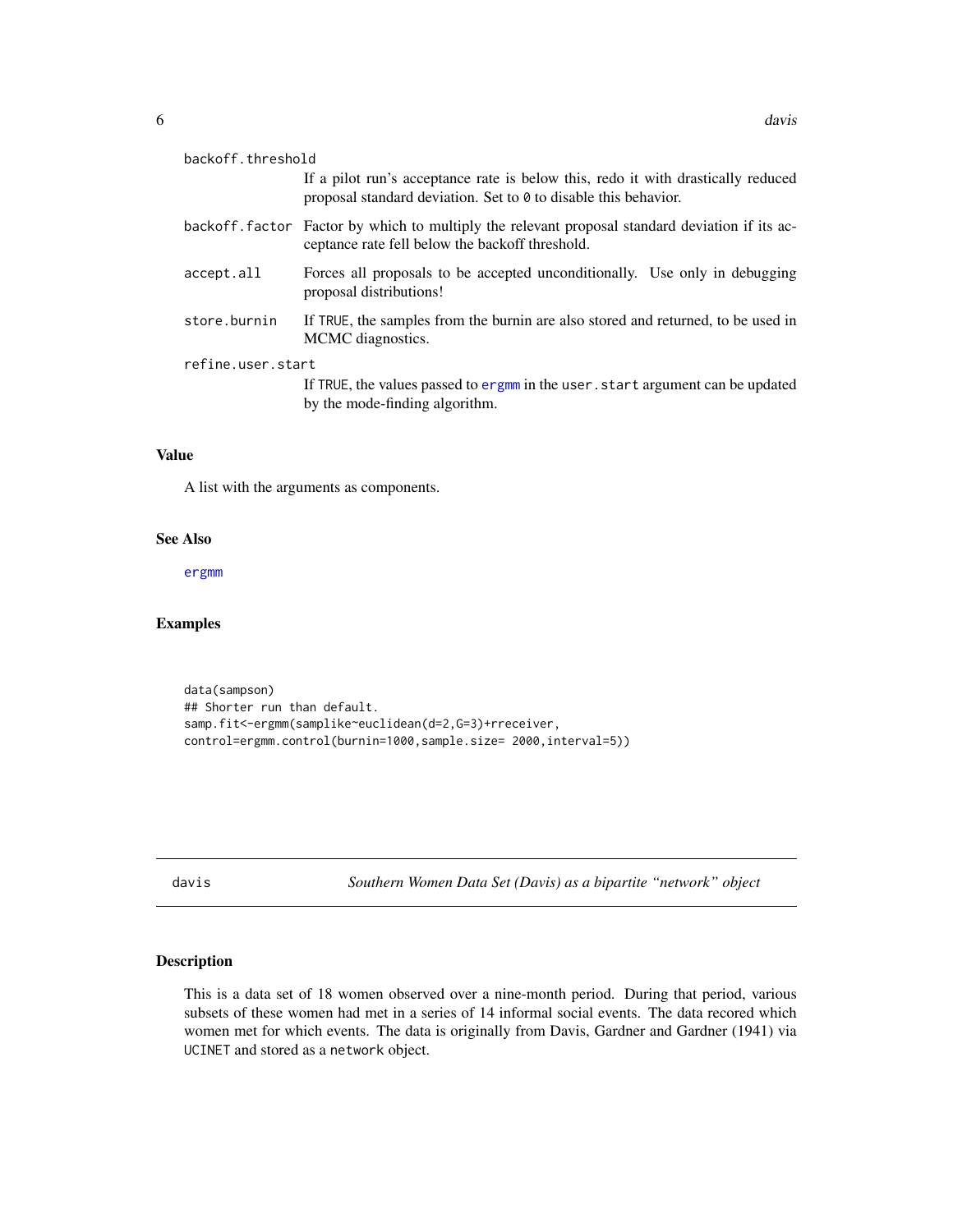#### davis **and a structure of the contract of the contract of the contract of the contract of the contract of the contract of the contract of the contract of the contract of the contract of the contract of the contract of the**

#### Details

This documentation is taken from Freeman (2003) in his usual lucid description. See the reference to the paper below:

In the 1930s, five ethnographers, Allison Davis, Elizabeth Stubbs Davis, Burleigh B. Gardner, Mary R. Gardner and J. G. St. Clair Drake, collected data on stratification in Natchez, Mississippi (Warner, 1988, p. 93). They produced the book cited below [DGG] that reported a comparative study of social class in black and in white society. One element of this work involved examining the correspondence between people's social class levels and their patterns of informal interaction. DGG was concerned with the issue of how much the informal contacts made by individuals were established solely (or primarily) with others at approximately their own class levels. To address this question the authors collected data on social events and examined people's patterns of informal contacts.

In particular, they collected systematic data on the social activities of 18 women whom they observed over a nine-month period. During that period, various subsets of these women had met in a series of 14 informal social events. The participation of women in events was uncovered using "interviews, the records of participant observers, guest lists, and the newspapers" (DGG, p. 149). Homans (1950, p. 82), who presumably had been in touch with the research team, reported that the data reflect joint activities like, "a day's work behind the counter of a store, a meeting of a women's club, a church supper, a card party, a supper party, a meeting of the Parent-Teacher Association, etc."

This data set has several interesting properties. It is small and manageable. It embodies a relatively simple structural pattern, one in which, according to DGG, the women seemed to organize themselves into two more or less distinct groups. Moreover, they reported that the positions - core and peripheral - of the members of these groups could also be determined in terms of the ways in which different women had been involved in group activities. At the same time, the DGG data set is complicated enough that some of the details of its patterning are less than obvious. As Homans (1950, p. 84) put it, "The pattern is frayed at the edges." And, finally, this data set comes to us in a two-mode "woman by event" form. Thus, it provides an opportunity to explore methods designed for direct application to two-mode data. But at the same time, it can easily be transformed into two one-mode matrices (woman by woman or event by event) that can be examined using tools for one-mode analysis.

Because of these properties, this DGG data set has become something of a touchstone for comparing analytic methods in social network analysis. Davis, Gardner and Gardner presented an intuitive interpretation of the data, based in part on their ethnographic experience in the community. Then the DGG data set was picked up by Homans (1950) who provided an alternative intuitive interpretation. In 1972, Phillips and Conviser used an analytic tool, based on information theory, that provided a systematic way to reexamine the DGG data. Since then, this data set has been analyzed again and again. It reappears whenever any network analyst wants to explore the utility of some new tool for analyzing data.

If the source of the data set does not specified otherwise, this data set is protected by the Creative Commons License <http://creativecommons.org/licenses/by-nc-nd/2.5/>.

When publishing results obtained using this data set the original authors should be cited. In addition this package should be cited.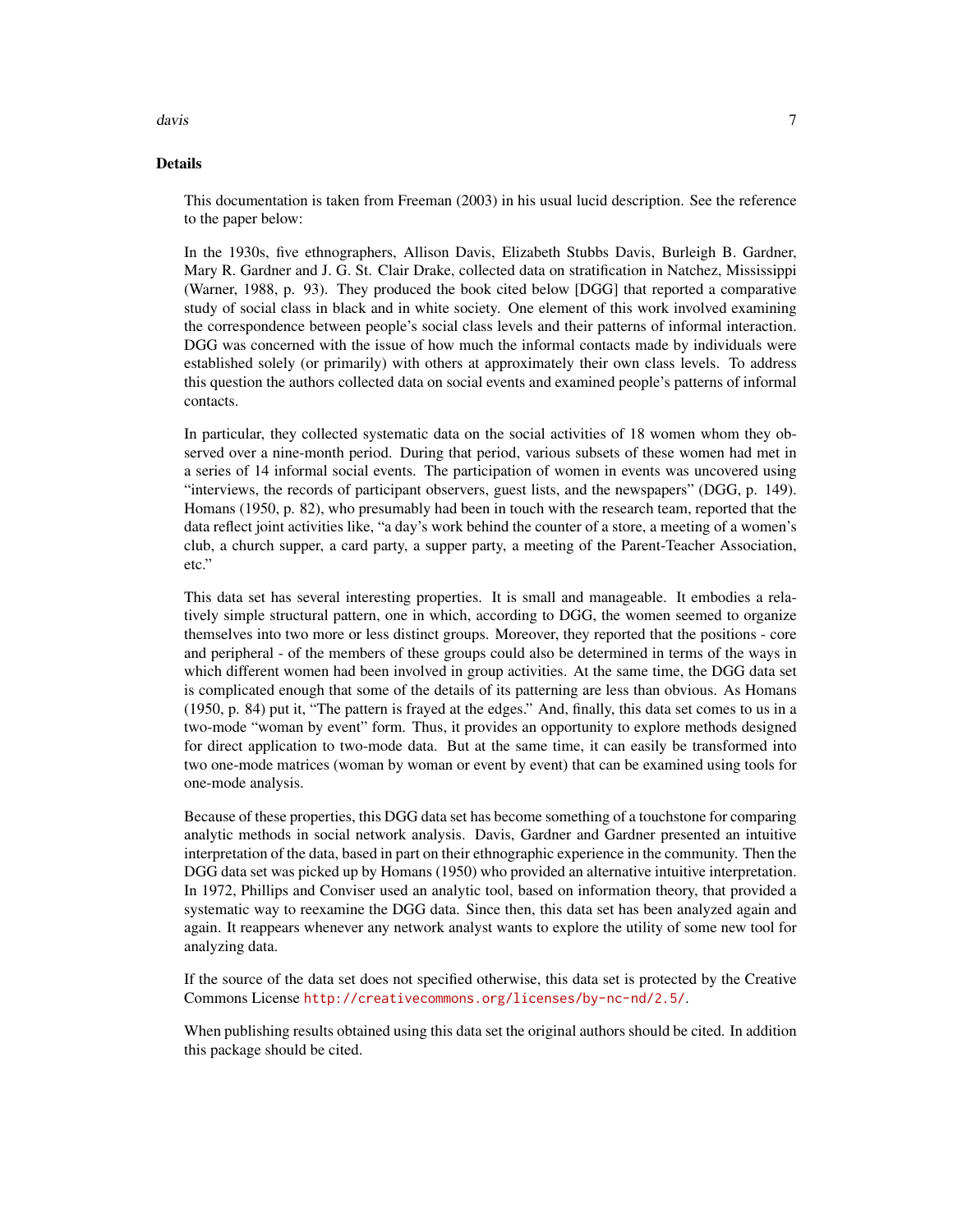#### <span id="page-7-0"></span>Source

Linton C. Freeman (2003). *Finding Social Groups: A Meta-Analysis of the Southern Women Data*, In Ronald Breiger, Kathleen Carley and Philippa Pattison, eds. Dynamic Social Network Modeling and Analysis. Washington: The National Academies Press.

# References

Davis, A., Gardner, B. B. and M. R. Gardner (1941) *Deep South,* Chicago: The University of Chicago Press.

Linton C. Freeman (2003). *Finding Social Groups: A Meta-Analysis of the Southern Women Data*, In Ronald Breiger, Kathleen Carley and Philippa Pattison, eds. Dynamic Social Network Modeling and Analysis. Washington: The National Academies Press.

#### See Also

statnet, network, ergm, ergm

#### Examples

```
data(davis)
# Fit a 2D 2-cluster fit and plot.
davis.fit<-ergmm(davis~euclidean(d=2,G=2)+rsociality)
plot(davis.fit,pie=TRUE,rand.eff="sociality")
```
<span id="page-7-1"></span>ergmm *Fit a Latent Space Random Graph Model*

# **Description**

[ergmm](#page-7-1) is used to fit latent space and latent space cluster random network models, as described by Hoff, Raftery and Handcock (2002), Handcock, Raftery and Tantrum (2005), and Krivitsky, Handcock, Raftery, and Hoff (2009). [ergmm](#page-7-1) can return either a Bayesian model fit or the two-stage MLE.

#### Usage

```
ergmm(formula, response = NULL, family = "Bernoulli", fam.par = NULL,
  control = control.ergmm(), user.start = list(),prior = ergmm.prior(), tofit = c("mcmc", "mkl", "mkl.mbc",
  "procrustes", "klswitch"), Z.ref = NULL, Z.K.ref = NULL,
  seed = NULL, verbose = FALSE)
```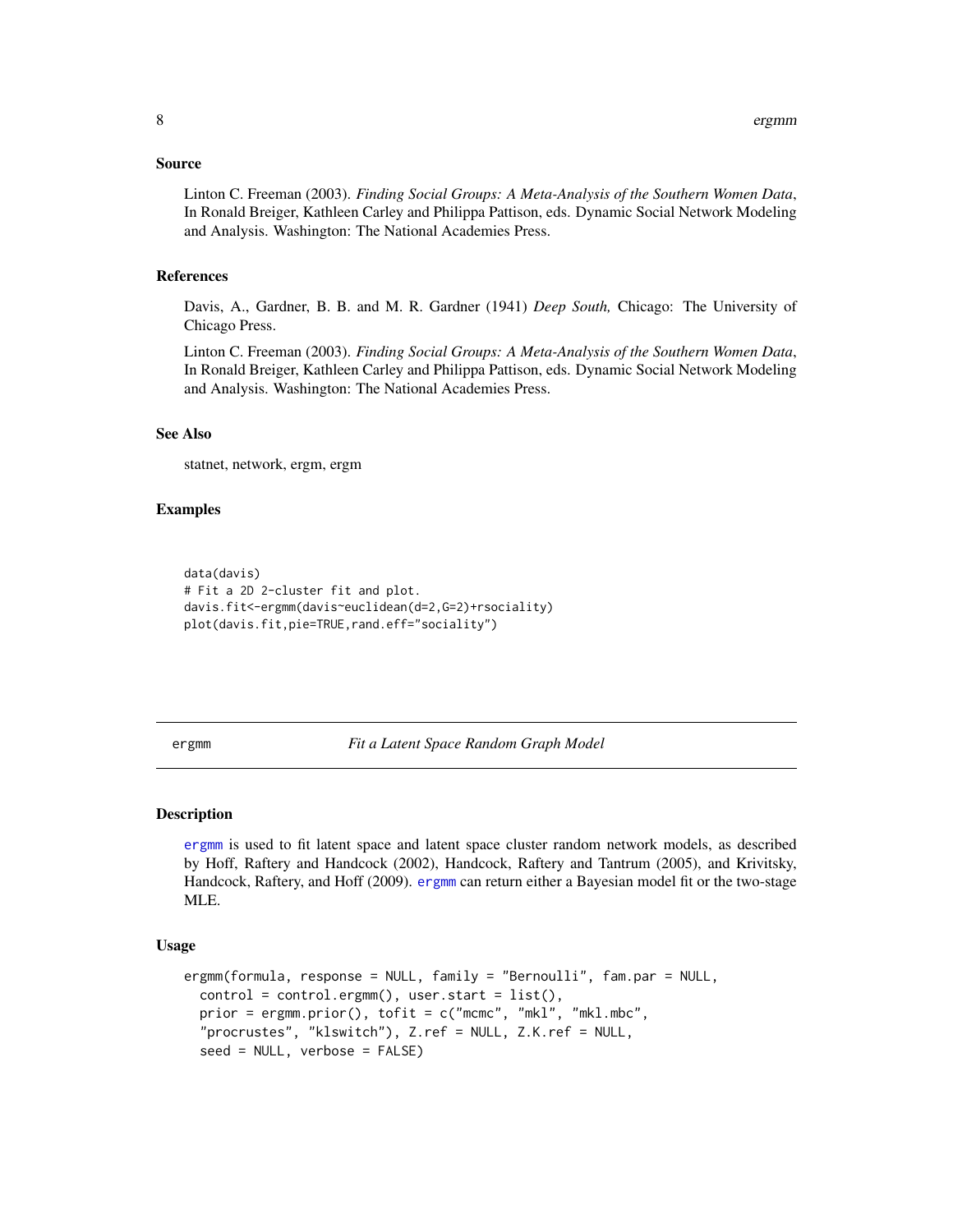#### <span id="page-8-0"></span>ergmm 9

# Arguments

| formula    | An formula object, of the form $g \sim$ <term <math="">1&gt; + <term <math="">2&gt; , where g<br/>is a network object or a matrix that can be coerced to a network object, and<br/><term 1="">, <term 2="">, etc., are each terms for the model. See terms. ergmm for<br/>the terms that can be fitted. To create a network object in, use the network func-<br/>tion, then add nodal attributes to it using set. vertex. attribute if necessary.<br/>Note that, as in <math>\text{lm}</math>, the model will include an intercept term. This behavior can<br/>be overridden by including a -1 or +0 term in the formula, and a <math>1</math> (mean=, var=)<br/>term can be used to set a prior different from default.</term></term></term></term> |  |
|------------|------------------------------------------------------------------------------------------------------------------------------------------------------------------------------------------------------------------------------------------------------------------------------------------------------------------------------------------------------------------------------------------------------------------------------------------------------------------------------------------------------------------------------------------------------------------------------------------------------------------------------------------------------------------------------------------------------------------------------------------------------|--|
| response   | An optional edge attribute that serves as the response variable. By default, pres-<br>ence $(1)$ or absence $(0)$ of an edge in g is used.                                                                                                                                                                                                                                                                                                                                                                                                                                                                                                                                                                                                           |  |
| family     | A character vector specifying the conditional distribution of each edge value.<br>See families.ergmm for the currently implemented families.                                                                                                                                                                                                                                                                                                                                                                                                                                                                                                                                                                                                         |  |
| fam.par    | For those families that require additional parameters, a list.                                                                                                                                                                                                                                                                                                                                                                                                                                                                                                                                                                                                                                                                                       |  |
| control    | The MCMC parameters that do not affect the posterior distribution such as the<br>sample size, the proposal variances, and tuning parameters, in the form of a<br>named list. See control. ergmm for more information and defaults.                                                                                                                                                                                                                                                                                                                                                                                                                                                                                                                   |  |
| user.start | An optional initial configuration parameters for MCMC in the form of a list.<br>By default, posterior mode conditioned on cluster assignments is used. It is<br>permitted to only supply some of the parameters of a configuration. If this is<br>done, the remaining paramters are fitted conditional on those supplied.                                                                                                                                                                                                                                                                                                                                                                                                                            |  |
| prior      | The prior parameters for the model being fitted in the form of a named list. See<br>terms.ergmm for the names to use. If given, will override those given in the<br>formula terms, making it useful as a convenient way to store and reproduce a<br>prior distribution. The list or prior parameters can also be extracted from an<br>ERGMM fit object. See ergmm. prior for more information.                                                                                                                                                                                                                                                                                                                                                       |  |
| tofit      | A character vector listing some subset of "pmode", "mcmc", "mkl", "mkl.mbc",<br>"mle","procrustes", and "klswitch", defaulting to all of the above, instructing<br>ergmm what should be returned as a part of the ERGMM fit object. Omiting can<br>be used to skip particular steps in the fitting process. If the requested procedure<br>or output depends on some other procedure or output not explictly listed, the<br>dependency will be resolved automatically.                                                                                                                                                                                                                                                                                |  |
| Z.ref      | If given, used as a reference for Procrustes analysis.                                                                                                                                                                                                                                                                                                                                                                                                                                                                                                                                                                                                                                                                                               |  |
| Z.K.ref    | If given, used as a reference for label-switching.                                                                                                                                                                                                                                                                                                                                                                                                                                                                                                                                                                                                                                                                                                   |  |
| seed       | If supplied, random number seed.                                                                                                                                                                                                                                                                                                                                                                                                                                                                                                                                                                                                                                                                                                                     |  |
| verbose    | If this is TRUE (or 1), causes information to be printed out about the progress<br>of the fitting, particularly initial value generation. Higher values lead to greater<br>verbosity.                                                                                                                                                                                                                                                                                                                                                                                                                                                                                                                                                                |  |

# Value

[ergmm](#page-7-1) returns an object of class [ergmm](#page-10-1) containing the information about the posterior.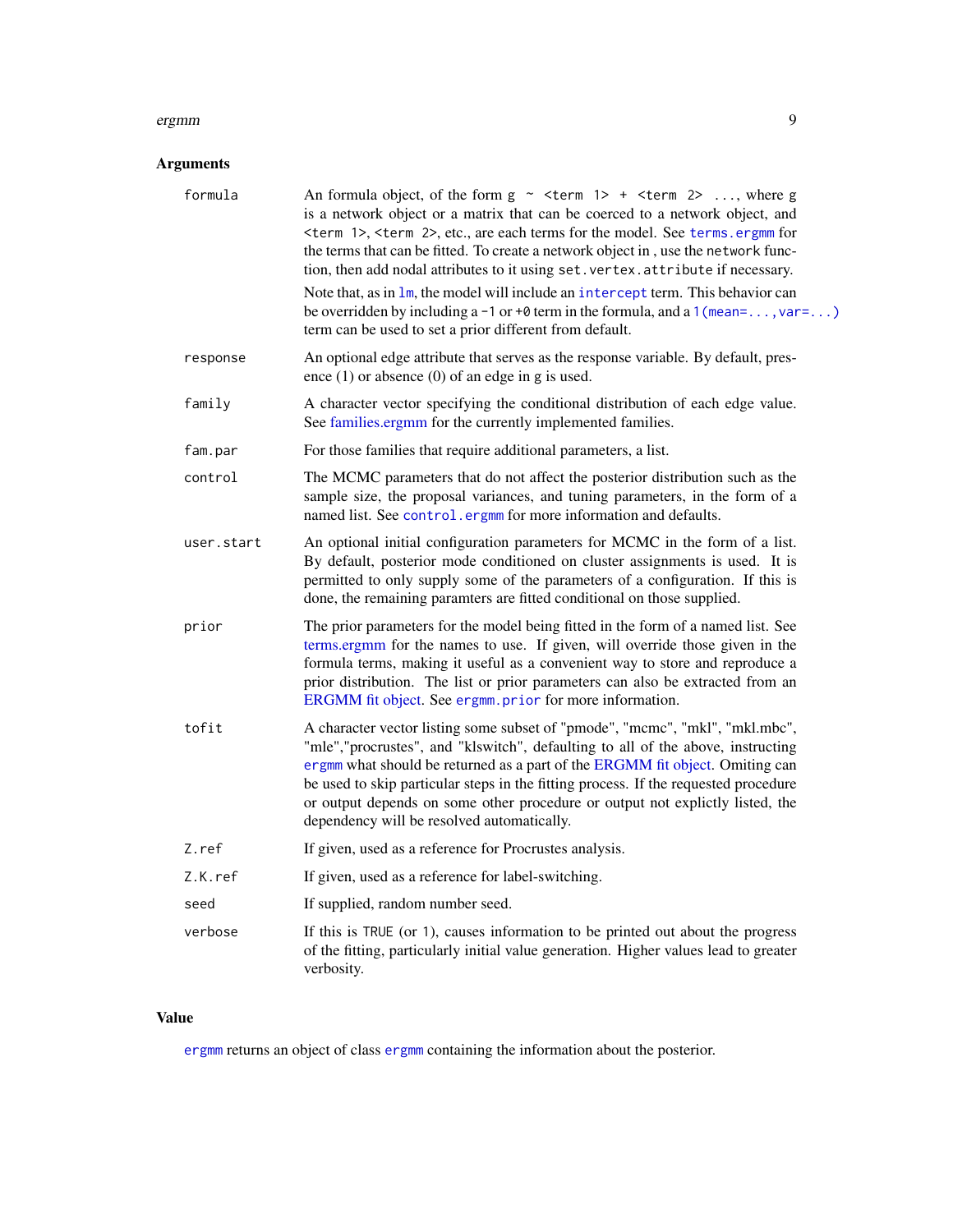#### References

Mark S. Handcock, Adrian E. Raftery and Jeremy Tantrum (2002). *Model-Based Clustering for Social Networks.* Journal of the Royal Statistical Society: Series A, 170(2), 301-354.

Peter D. Hoff, Adrian E. Raftery and Mark S. Handcock (2002). *Latent space approaches to social network analysis.* Journal of the American Statistical Association, 97(460), 1090-1098.

Pavel N. Krivitsky, Mark S. Handcock, Adrian E. Raftery, and Peter D. Hoff (2009). *Representing degree distributions, clustering, and homophily in social networks with latent cluster random effects models*. Social Networks, 31(3), 204-213.

Pavel N. Krivitsky and Mark S. Handcock (2008). *Fitting Position Latent Cluster Models for Social Networks with* latentnet. Journal of Statistical Software, 24(5).

# See Also

network, set.vertex.attributes, set.network.attributes, summary.ergmm, terms.ergmm, families.ergmm

#### Examples

```
#
# Use 'data(package = "latentnet")' to list the data sets in a
#
data(package="latentnet")
#
# Using Sampson's Monk data, lets fit a
# simple latent position model
#
data(sampson)
samp.fit <- ergmm(samplike ~ euclidean(d=2))
#
# See if we have convergence in the MCMC
mcmc.diagnostics(samp.fit)
#
# Plot the fit
#
plot(samp.fit)
#
# Using Sampson's Monk data, lets fit a latent clustering random effects model
#
samp.fit2 <- ergmm(samplike ~ euclidean(d=2, G=3)+rreceiver)
#
# See if we have convergence in the MCMC
mcmc.diagnostics(samp.fit2)
#
# Plot the fit.
#
plot(samp.fit2, pie=TRUE)
```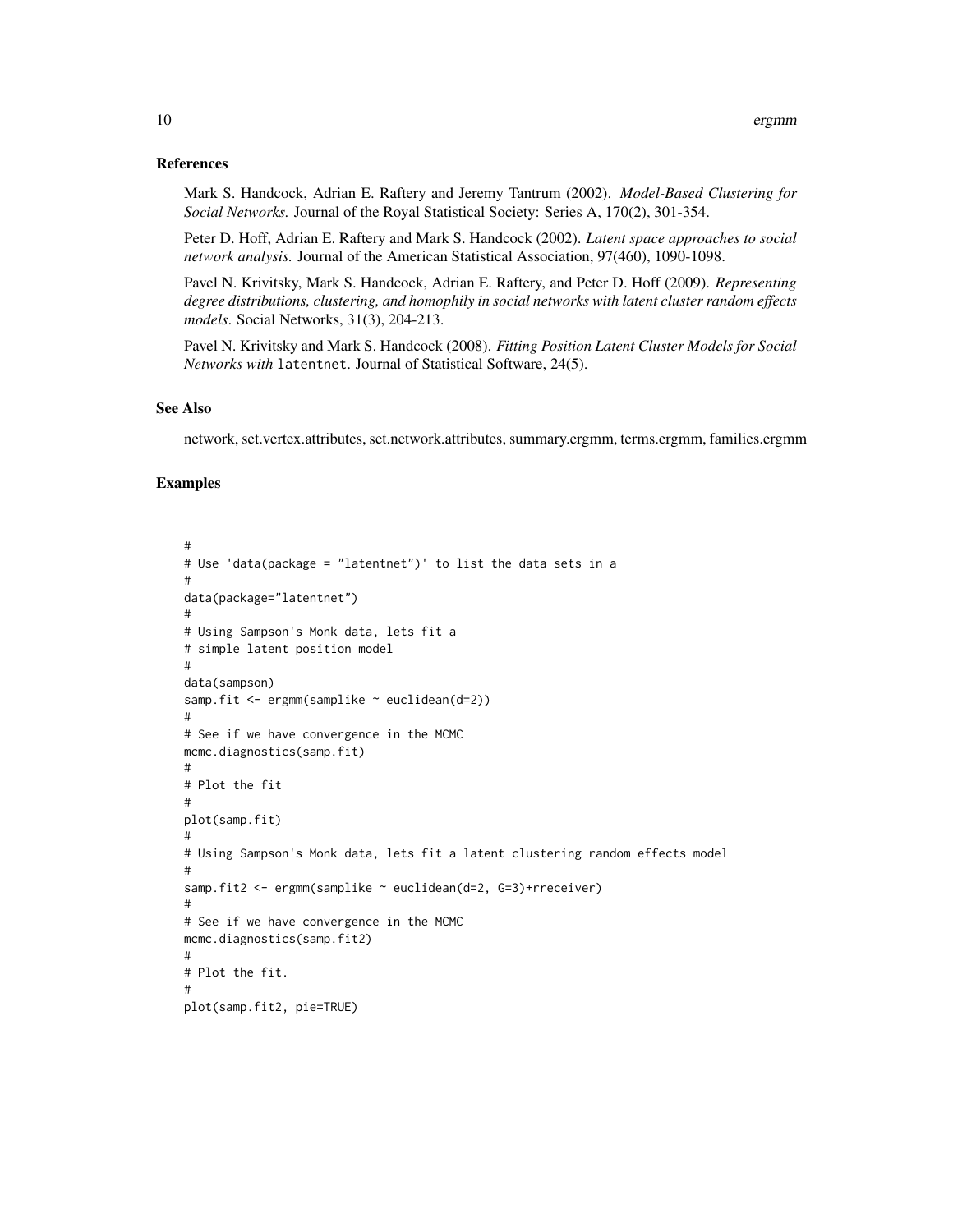<span id="page-10-0"></span>

#### <span id="page-10-1"></span>**Description**

A class [ergmm](#page-10-1) to represent a fitted exponential random graph mixed model. The output of [ergmm](#page-7-1).

#### Details

There are methods [summary.ergmm](#page-28-1), print.ergmm, [plot.ergmm](#page-23-1), [predict.ergmm](#page-26-1), and [as.mcmc.list.ergmm](#page-2-1).

The structure of ergmm is as follows:

- sample An object of class [ergmm.par.list](#page-17-1) containing the MCMC sample from the posterior. If the run had multiple threads, their output is concatenated.
- mcmc.mle A list containing the parameter configuration of the highest-likelihood MCMC iteration.
- mcmc.pmode A list containing the parameter configuration of the highest-joint-density (conditional on cluster assignments) MCMC iteration.
- mkl A list containing the MKL estimate.
- model A list containing the model that was fitted.
- prior A list containing the information about the prior distribution used. It can be passed as parameter prior to [ergmm](#page-7-1) to reproduce the prior in a new fit.
- control A list containing the information about the model fit settings that do not affect the posterior distribution. It can be passed as parameter control to [ergmm](#page-7-1) to reproduce control parameters in a new fit.
- mle A list containing the MLE, conditioned on cluster assignments.
- pmode A list containing the posterior mode, conditioned on cluster assignments.
- burnin.start A list containing the starting value for the burnin.
- main.start A list (or a list of lists, for a multithreaded run) containing the starting value for the sampling.

# See Also

[ergmm](#page-7-1), [summary.ergmm](#page-28-1), [plot.ergmm](#page-23-1), [predict.ergmm](#page-26-1), [as.mcmc.list.ergmm](#page-2-1)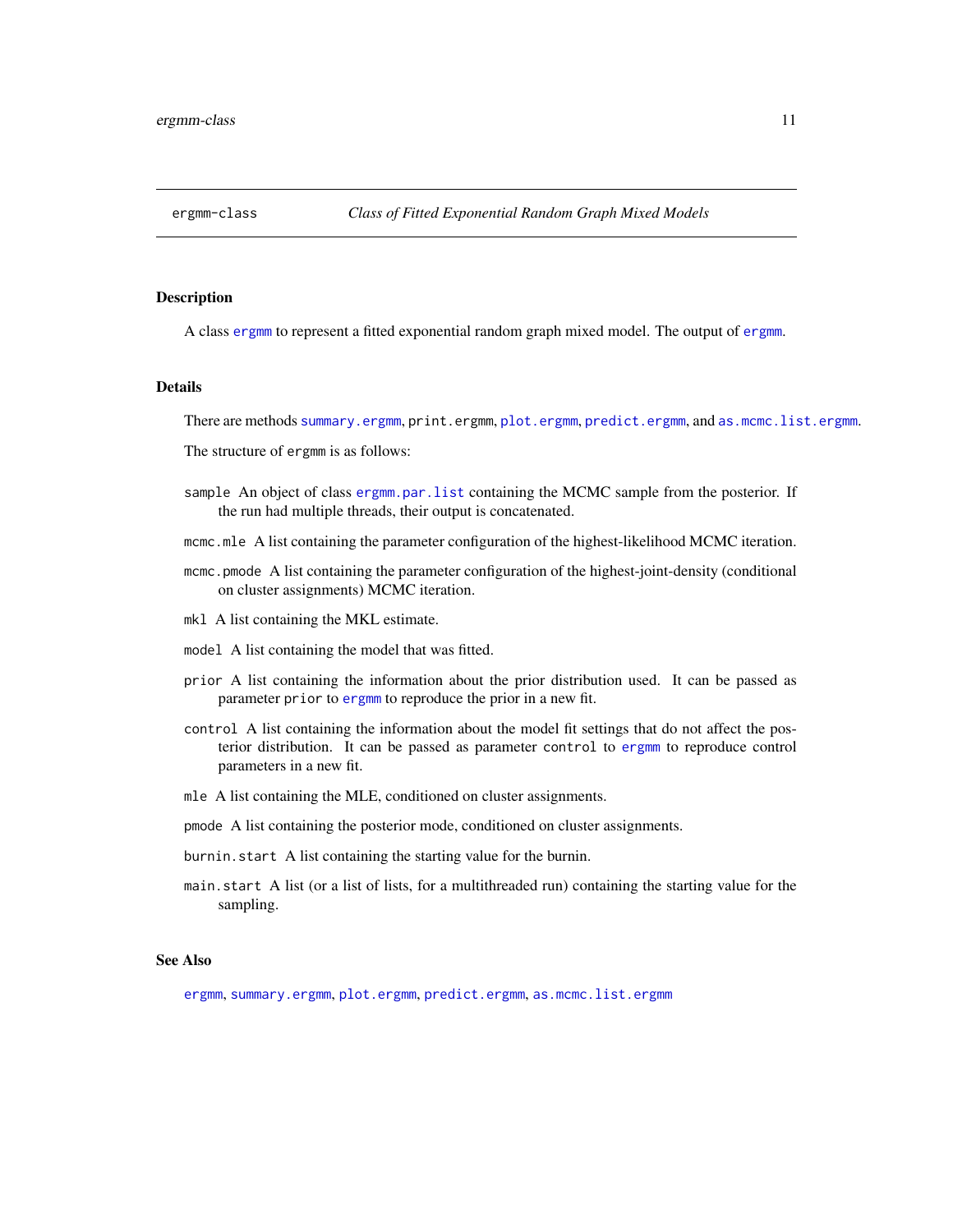<span id="page-11-0"></span>

#### <span id="page-11-2"></span>Description

Family-link combinations supported by [ergmm](#page-7-1).

# Details

Each supported family has a family of functions, of the form pY.-, lpY.-, EY.-, dlpY.deta.-, dlpY.ddispersion.-, lpYc.-, rsm.-, followed by the family's name, for the respective family's name, representing the family's likelihood, log-likelihood, expectation, derivative of log-likelihood with repect to the linear predictor, derivative of log-likelihood with respect to the dispersion parameter, log-normalizing-constant, and random sociomatrix generation functions.

On the C side, similar functions exist, but becuase of static typing, are also provided for "continuous" versions of those families. These should not be used on their own, but are used in estimating MKL positions from the posterior distribution.

#### Family-link combinations

| ID             | C name               | R name          | Type       | Family    | Link     |
|----------------|----------------------|-----------------|------------|-----------|----------|
| $\overline{1}$ | Bernoulli_logit      | Bernoulli.logit | Discrete   | Bernoulli | logit    |
| 2              | binomial_logit       | binomial.logit  | Discrete   | binomial  | logit    |
| 3              | Poisson_log          | Poisson.log     | Discrete   | Possion   | log      |
| 4              | Bernoulli_cont_logit | <b>NA</b>       | Continuous | Bernoulli | logit    |
| 5              | binomial_cont_logit  | NA.             | Continuous | binomial  | logit    |
| 6              | Poisson_cont_log     | <b>NA</b>       | Continuous | Possion   | log      |
| 7              | normal_identity      | normal.identity | Continuous | normal    | identity |

.link can be omited when not ambiguous. Some families require an appropriate fam.par argument to be supplied to [ergmm](#page-7-1):

binomial families a mandatory trials parameter for the number of trials (same for every dyad) whose success the response counts represent

normal a mandatory prior.var and prior.var.df parameter for the prior scale and degrees of freedom of the variance of the dyad values

ergmm-terms *Model Terms for Latent Space Random Graph Model*

# <span id="page-11-1"></span>**Description**

Model terms that can be used in an [ergmm](#page-7-1) formula and their parameter names.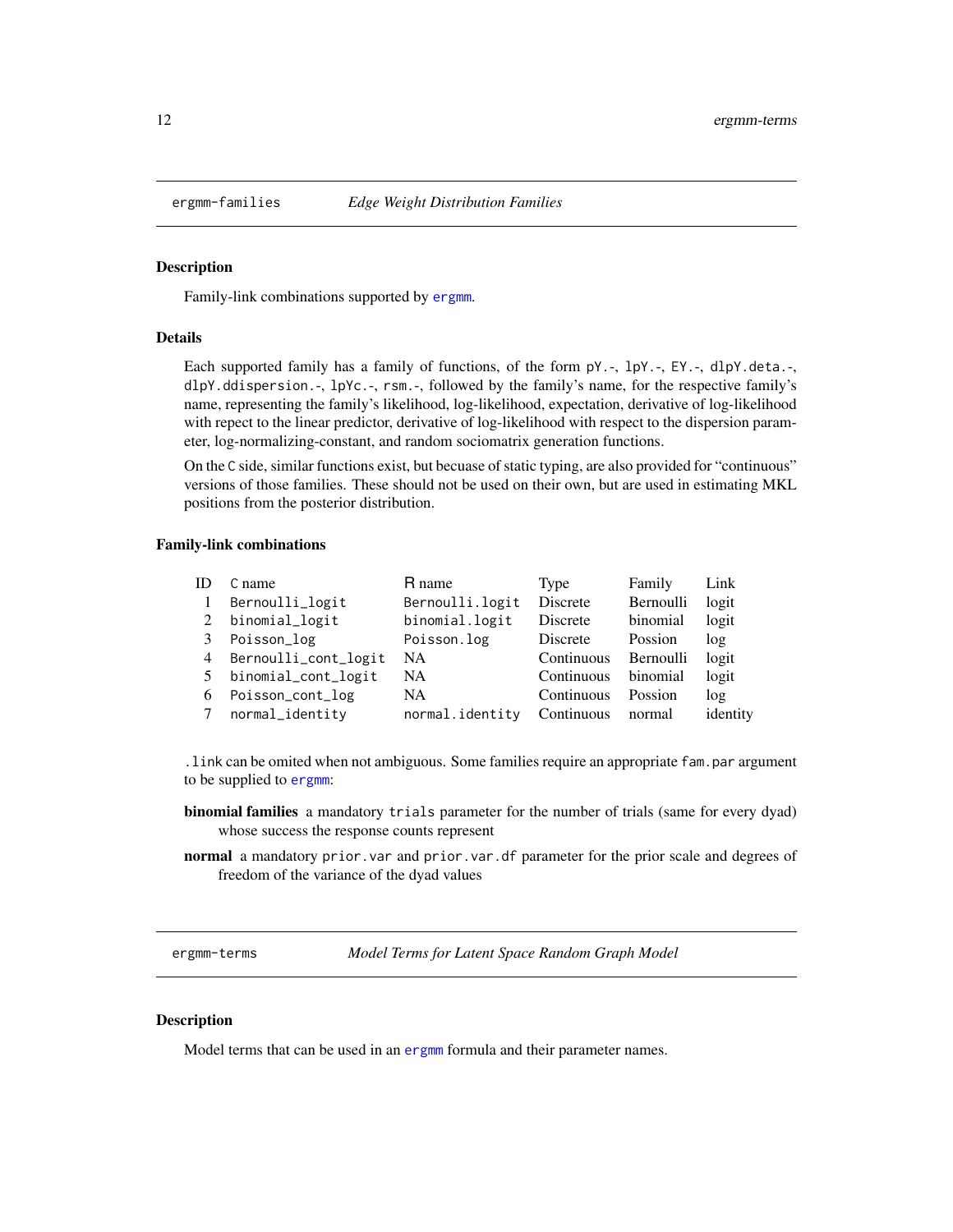#### <span id="page-12-0"></span>ergmm-terms 13

#### Model Terms

The [latentnet](#page-1-1) package itself allows only dyad-independent terms. In the formula for the model, the model terms are various function-like calls, some of which require arguments, separated by + signs.

### *Latent Space Effects*

- euclidean(d, G=0, var.mul=1/8, var=NULL, var.df.mul=1, var.df=NULL, mean.var.mul=1, mean.var=NULL, *(Negative) Euclidean distance model term, with optional clustering.* Adds a term to the model equal to the negative Eucledean distance  $-||Z_i - Z_j||$ , where  $Z_i$  and  $Z_j$  are the positions of their respective actors in an unobserved social space. These positions may optionally have a finite spherical Gaussian mixture clustering structure. This term was previously called latent which now fits negative Euclidean latent space model with a warning. The parameters are as follows:
	- d The dimension of the latent space.
	- G The number of groups (0 for no clustering).
	- var.mul In the absence of var, this argument will be used as a scaling factor for a function of average cluster size and latent space dimension to set var. To set it in the prior argument to [ergmm](#page-7-1), use Z.var.mul.
	- var If given, the scale parameter for the scale-inverse-chi-squared prior distribution of the within-cluster variance. To set it in the prior argument to [ergmm](#page-7-1), use Z.var.
	- var.df.mul In the absence of var.df, this argument is the multiplier for the square root of average cluster size, which serves in place of var.df. To set it in the prior argument to [ergmm](#page-7-1), use Z.var.df.mul.
	- var.df The degrees of freedom parameter for the scale-inverse-chi-squared prior distribution of the within-cluster variance. To set it in the prior argument to [ergmm](#page-7-1), use Z.var.df.
	- mean.var.mul In the absence of mean.var, the multiplier for a function of number of vertices and latent space dimension to set mean.var. To set it in the prior argument to [ergmm](#page-7-1), use Z.mean.var.mul.
	- mean.var The variance of the spherical Gaussian prior distribution of the cluster means. To set it in the prior argument to [ergmm](#page-7-1), use Z.mean.var.
	- pK.mul In the absence of pK, this argument is the multiplier for the square root of the average cluster size, which is used as pK. To set it in the prior argument to [ergmm](#page-7-1), use Z.pK.
	- pK The parameter of the Dirichilet prior distribution of cluster assignment probabilities. To set it in the prior argument to [ergmm](#page-7-1), use Z.pK.
	- The following parameters are associated with this term:
	- Z Numeric matrix with rows being latent space positions.
	- Z.K (when  $G > 0$ ) Integer vector of cluster assignments.
	- Z.mean (when  $G > 0$ ) Numeric matrix with rows being cluster means.
	- Z. var (when  $G > 0$ ) Depending on the model, either a numeric vector with within-cluster variances or a numeric scalar with the overal latent space variance.
	- Z.pK (when  $G > 0$ ) Numeric vector of probabilities of a vertex being in a particular cluster.
- bilinear(d, G=0, var.mul=1/8, var=NULL, var.df.mul=1, var.df=NULL, mean.var.mul=1, mean.var=NULL, p *Bilinear latent model term, with optional clustering.* Adds a term to the model equal to the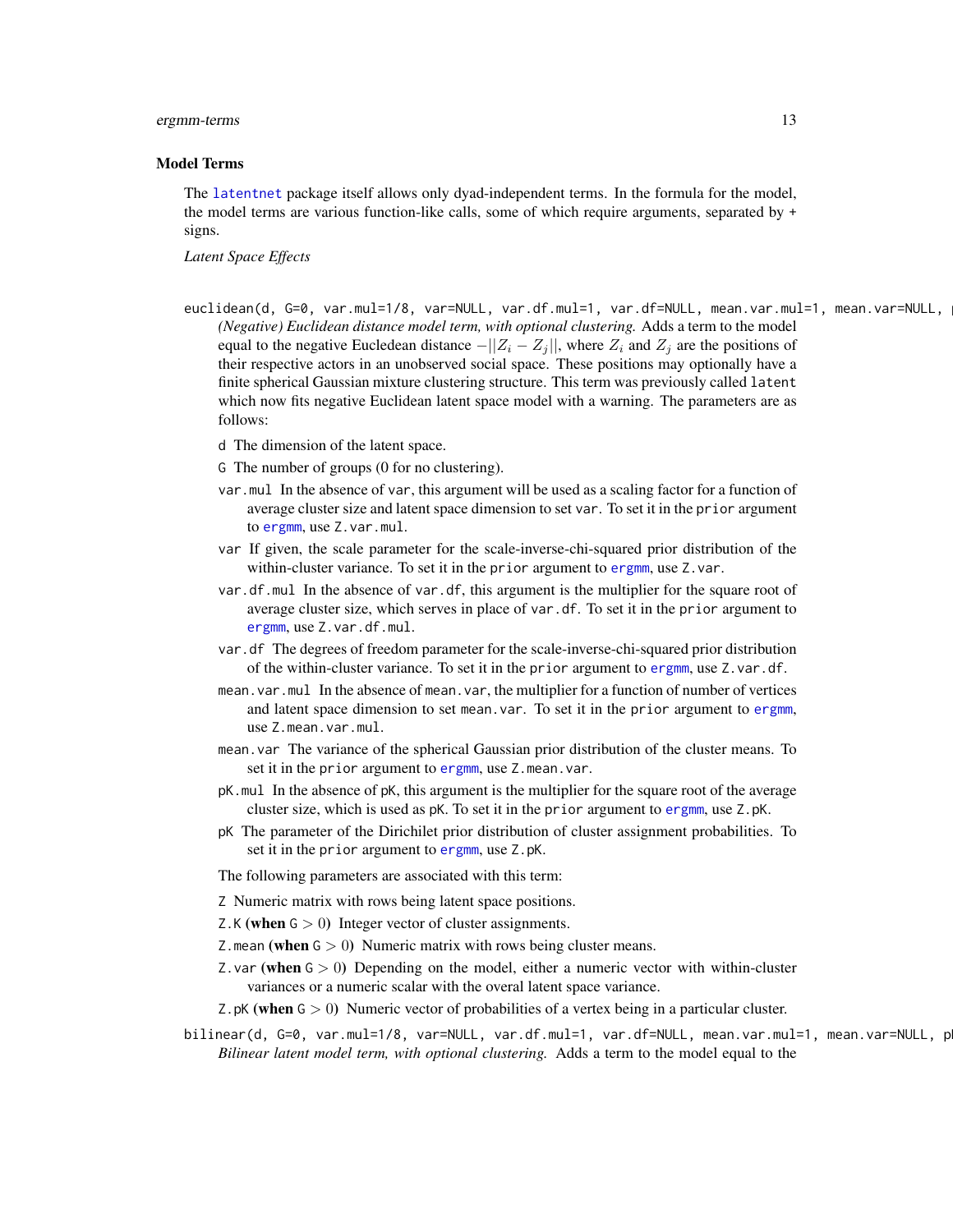inner product of the latent positions:  $Z_i \cdot Z_j$ , where  $Z_i$  and  $Z_j$  are the positions of their respective actors in an unobserved social space. These positions may optionally have a finite spherical Gaussian mixture clustering structure. *Note: For a bilinear latent space effect, two actors being closer in the clustering sense does not necessarily mean that the expected value of a tie between them is higher. Thus, a warning is printed when this model is combined with clustering.* The parameters are as follows:

- d The dimension of the latent space.
- G The number of groups (0 for no clustering).
- var.mul In the absence of var, this argument will be used as a scaling factor for a function of average cluster size and latent space dimension to set var. To set it in the prior argument to [ergmm](#page-7-1), use Z.var.mul.
- var If given, the scale parameter for the scale-inverse-chi-squared prior distribution of the within-cluster variance. To set it in the prior argument to [ergmm](#page-7-1), use Z.var.
- var.df.mul In the absence of var.df, this argument is the multiplier for the square root of average cluster size, which serves in place of var.df. To set it in the prior argument to [ergmm](#page-7-1), use Z.var.df.mul.
- var.df The degrees of freedom parameter for the scale-inverse-chi-squared prior distribution of the within-cluster variance. To set it in the prior argument to [ergmm](#page-7-1), use Z.var.df.
- mean.var.mul In the absence of mean.var, the multiplier for a function of number of vertices and latent space dimension to set mean.var. To set it in the prior argument to [ergmm](#page-7-1), use Z.mean.var.mul.
- mean.var The variance of the spherical Gaussian prior distribution of the cluster means. To set it in the prior argument to [ergmm](#page-7-1), use Z.mean.var.
- pK.mul In the absence of pK, this argument is the multiplier for the square root of the average cluster size, which is used as pK. To set it in the prior argument to [ergmm](#page-7-1), use Z.pK.
- pK The parameter of the Dirichilet prior distribution of cluster assignment probabilities. To set it in the prior argument to [ergmm](#page-7-1), use Z.pK.
- The following parameters are associated with this term:
- Z Numeric matrix with rows being latent space positions.
- Z.K (when  $G > 0$ ) Integer vector of cluster assignments.
- Z.mean (when  $G > 0$ ) Numeric matrix with rows being cluster means.
- Z. var (when  $G > 0$ ) Depending on the model, either a numeric vector with within-cluster variances or a numeric scalar with the overal latent space variance.
- Z.pK (when  $G > 0$ ) Numeric vector of probabilities of a vertex being in a particular cluster.

*Actor-specific effects*

- rsender(var=1, var.df=3) *Random sender effect.* Adds a random sender effect to the model, with normal prior centered around 0 and a variance that is estimated. Can only be used on directed networks. The parameters are as follows:
	- var The scale parameter for the scale-inverse-chi-squared prior distribution of the sender effect variance. To set it in the prior argument to [ergmm](#page-7-1), use sender. var.
	- var.df The degrees of freedom parameter for the scale-inverse-chi-squared prior distribution of the sender effect variance. To set it in the prior argument to [ergmm](#page-7-1), use sender.var.df.

The following parameters are associated with this term: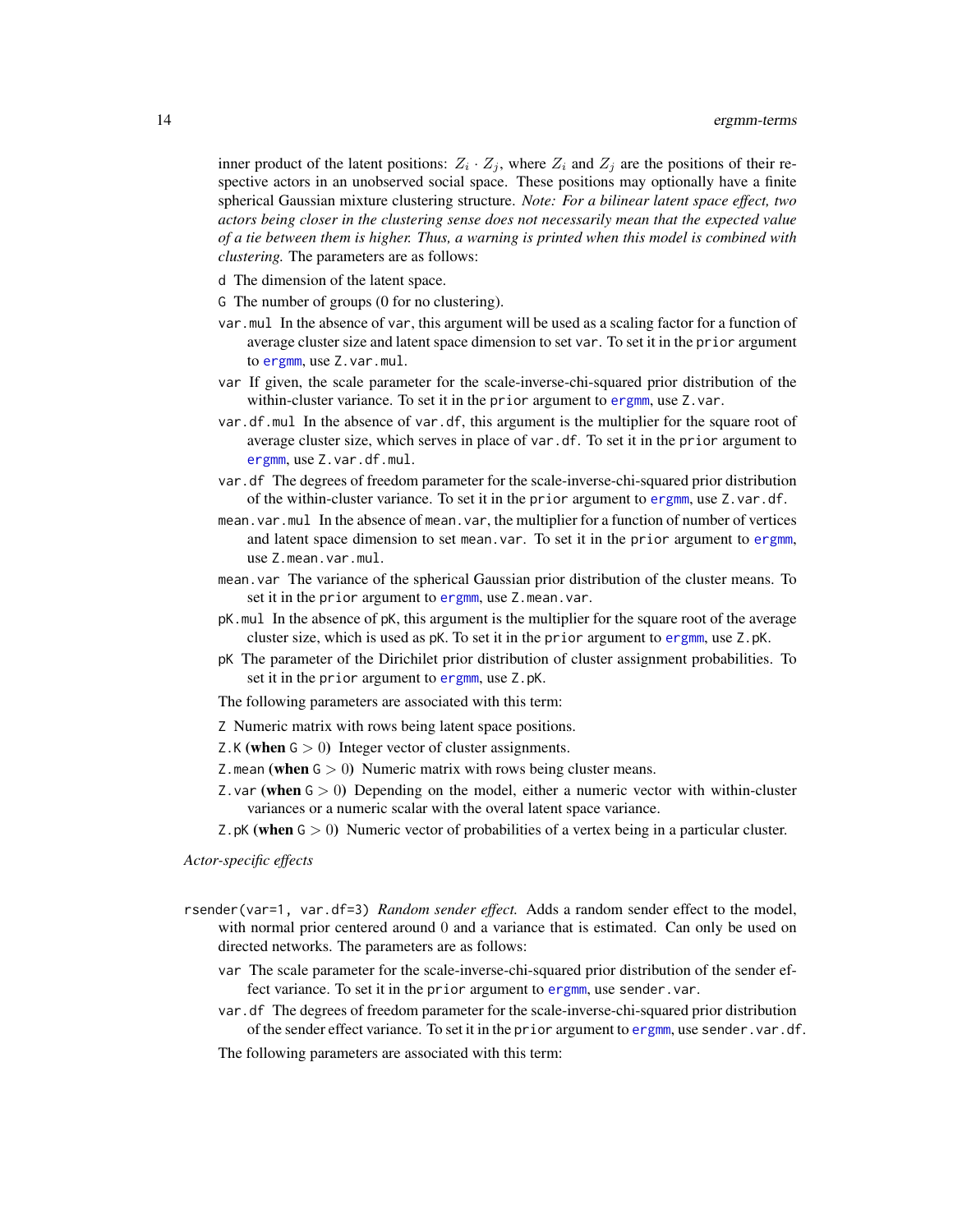<span id="page-14-0"></span>sender Numeric vector of values of each vertex's random sender effect.

sender.var Random sender effect's variance.

- rreceiver(var=1, var.df=3) *Random receiver effect.* Adds a random receiver effect to the model, with normal prior centered around 0 and a variance that is estimated. Can only be used on directed networks. The parameters are as follows:
	- var The scale parameter for the scale-inverse-chi-squared prior distribution of the receiver effect variance. To set it in the prior argument to [ergmm](#page-7-1), use receiver.var.
	- var.df The degrees of freedom parameter for the scale-inverse-chi-squared prior distribution of the receiver effect variance. To set it in the prior argument to [ergmm](#page-7-1), use receiver.var.df.

The following parameters are associated with this term:

receiver Numeric vector of values of each vertex's random receiver effect.

receiver.var Random receiver effect's variance.

- rsociality(var=1, var.df=3) *Random sociality effect.* Adds a random sociality effect to the model, with normal prior centered around 0 and a variance that is estimated. Can be used on either a directed or an undirected network. The parameters are as follows:
	- var The scale parameter for the scale-inverse-chi-squared prior distribution of the sociality effect variance. To set it in the prior argument to [ergmm](#page-7-1), use sociality.var.
	- var.df The degrees of freedom parameter for the scale-inverse-chi-squared prior distribution of the sociality effect variance. To set it in the prior argument to [ergmm](#page-7-1), use sociality.var.df.

The following parameters are associated with this term:

sociality Numeric vector of values of each vertex's random sociality effect.

sociality.var Random sociality effect's variance.

#### *Fixed Effects*

Each coefficient for a fixed effect covariate has a normal prior whose mean and variance are set by the mean and var parameters of the term. For those formula terms that add more than one covariate, a vector can be given for mean and variance. If not, the vectors given will be repeated until the needed length is reached.

[ergmm](#page-7-1) can use model terms implemented for the [ergm](#page-0-0) package and via the [ergm.userterms](#page-0-0) API. See [ergm-terms](#page-0-0) for a list of available terms. If you wish to specify the prior mean and variance, you can add them to the call. E.g.,

TERMNAME(..., mean=0, var=9),

where ... are the arguments for the ergm term, will initialize TERMNAME with prior mean of 0 and prior variance of 9.

Some caveats:

- [ergm](#page-0-0) has a binary and a valued mode. Regardless of the [family](#page-11-2) used, the *binary* variant of the [ergm](#page-0-0) term will be used in the linear predictor of the model.
- [ergm](#page-0-0) does not support modeling self-loops, so terms imported in this way will always have predictor  $x[i, i] == 0$ . This should not affect most situations, but if you absolutely must model self-loops and non-self-edges in one term, use the deprecated terms below.
- latentnet only fits models with dyadic independence. Terms that induce dyadic dependence (e.g., triangles) can be used, but then the likelihood of the model will, effectively, be replaced with pseudolikelihood. (Note that under dyadic independence, the two are equal.)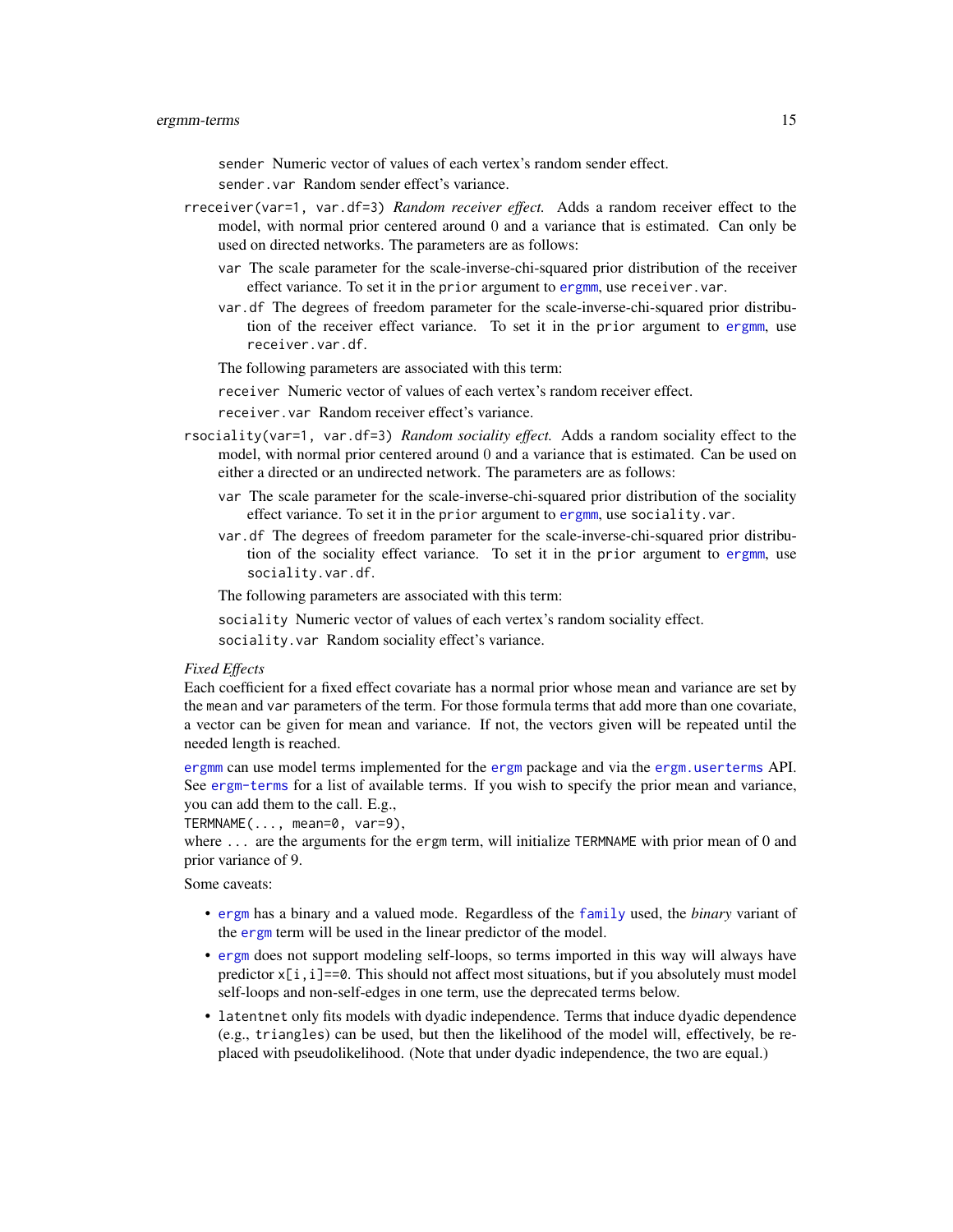<span id="page-15-0"></span>Each parameter in this section adds one element to beta vector.

1(mean=0, var=9) a.k.a. intercept a.k.a. Intercept *Intercept.* This term serves as an intercept term, is included by default (though, as in  $\text{lm}$  $\text{lm}$  $\text{lm}$ , it can be excluded by adding +0 or -1 into the model formula). It adds one covariate to the model, for which  $x[i, j]=1$  for all i and j. It can be used explicitly to set prior mean and variance for the intercept term.

This term differs from the ergm's [edges](#page-0-0) term if g has self-loops.

- loopcov(attrname, mean=0, var=9) *Covariate effect on self-loops.* attrname is a character string giving the name of a numeric (not categorical) attribute in the network's vertex attribute list. This term adds one covariate to the model, for which  $x[i, i]$ =attrname(i) and  $x[i, j]=0$  for  $i!=j$ . This term only makes sense if g has self-loops.
- loopfactor(attrname, base=1, mean=0, var=9) *Factor attribute effect on self-loops.* The attrname argument is a character vector giving one or more names of categorical attributes in the network's vertex attribute list. This term adds multiple covariates to the model, one for each of (a subset of) the unique values of the attrname attribute (or each combination of the attributes given). Each of these covariates has  $x[i, i]=1$  if attrname(i)==1, where 1 is that covariate's level, and  $x[i, j]=0$  otherwise. To include all attribute values se base= $0$  – because the sum of all such statistics equals twice the number of self-loops and hence a linear dependency would arise in any model also including loops. Thus, the base argument tells which  $value(s)$  (numbered in order according to the sort function) should be omitted. The default value, base=1, means that the smallest (i.e., first in sorted order) attribute value is omitted. For example, if the "fruit" factor has levels "orange", "apple", "banana", and "pear", then to add just two terms, one for "apple" and one for "pear", then set "banana" and "orange" to the base (remember to sort the values first) by using nodefactor("fruit",base=2:3). For an analogous term for quantitative vertex attributes, see nodecov.attrname is a character string giving the name of a numeric (not categorical) attribute in the network's vertex attribute list. This term adds one covariate to the model, for which  $x[i, i]=\text{attrname}(i)$  and  $x[i, j]=0$  for i!=j. This term only makes sense if g has self-loops.

latentcov(x, attrname=NULL, mean=0, var=9) *Edge covariates for the latent model.*

*Deprecated for networks without self-loops. Use* [edgecov](#page-0-0) *instead.*

x is either a matrix of covariates on each pair of vertices, a network, or an edge attribute on g; if the latter, optional argument attrname provides the name of the edge attribute to use for edge values. latentcov can be called more than once, to model the effects of multiple covariates. Note that some covariates can be more conveniently specified using the following terms.

sendercov(attrname, force.factor=FALSE, mean=0, var=9) *Sender covariate effect.*

*Deprecated for networks without self-loops. Use* [nodeocov](#page-0-0)*,* [nodeofactor](#page-0-0)*,* [nodecov](#page-0-0) *or* [nodefactor](#page-0-0) *instead.*

attrname is a character string giving the name of an attribute in the network's vertex attribute list. If the attribute is numeric, This term adds one covariate to the model equaling attrname(i). If the attribute is not numeric or force.factor==TRUE, this term adds  $p-1$ covariates to the model, where  $p$  is the number of unique values of attrname. The kth such covariate has the value attrname(i) == value(k+1), where value(k) is the kth smallest unique value of the attrname attribute. This term only makes sense if g is directed.

receivercov(attrname, force.factor=FALSE, mean=0, var=9) *Receiver covariate effect. Deprecated for networks without self-loops. Use* [nodeicov](#page-0-0)*,* [nodeifactor](#page-0-0)*,* [nodecov](#page-0-0) *or* [nodefactor](#page-0-0) *instead.*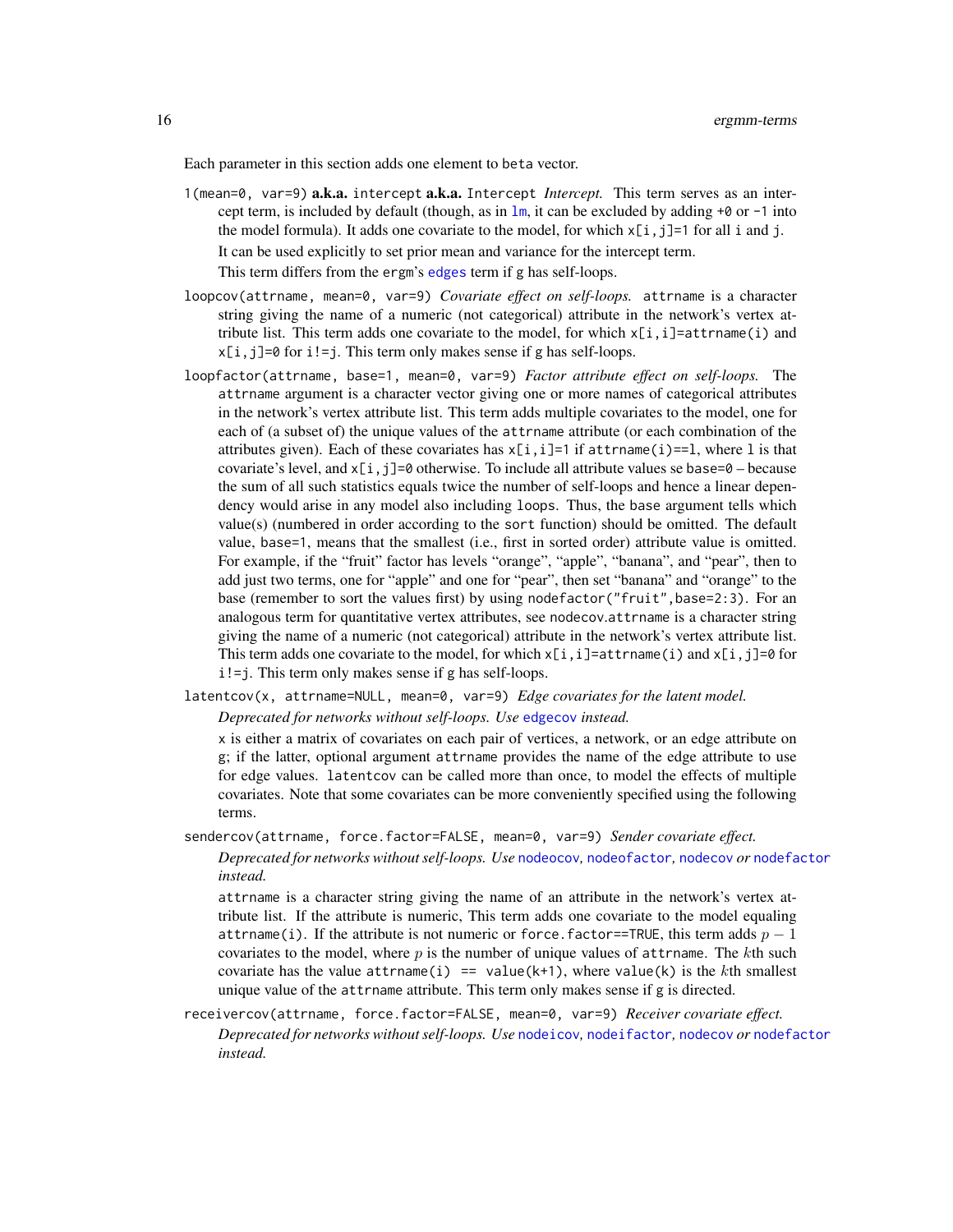<span id="page-16-0"></span>attrname is a character string giving the name of an attribute in the network's vertex attribute list. If the attribute is numeric, This term adds one covariate to the model equaling attrname(j). If the attribute is not numeric or force.factor==TRUE, this term adds  $p-1$ covariates to the model, where  $p$  is the number of unique values of attrname. The kth such covariate has the value attrname(j) == value(k+1), where value(k) is the kth smallest unique value of the attrname attribute. This term only makes sense if g is directed.

socialitycov(attrname, force.factor=FALSE, mean=0, var=9) *Sociality covariate effect. Deprecated for networks without self-loops. Use* [nodecov](#page-0-0) *instead.*

attrname is a character string giving the name of an attribute in the network's vertex attribute list. If the attribute is numeric, This term adds one covariate to the model equaling  $attrname(i)+attrname(j)$ . If the attribute is not numeric or force.factor==TRUE, this term adds  $p-1$  covariates to the model, where p is the number of unique values of attrname. The kth such covariate has the value attrname(i) == value(k+1) + attrname(j) == value(k+1), where value(k) is the kth smallest unique value of the attribute. This term makes sense whether or not g is directed.

#### See Also

[ergmm](#page-7-1) [terms-ergm](#page-0-0)

ergmm.drawpie *Draw a pie chart at a specified location.*

#### Description

Used by [plot.ergmm](#page-23-1) to draw pie charts to visualize soft clusterings when pie=TRUE. Exported as a courtesy to dependent packages.

# Usage

```
ergmm.drawpie(center, radius, probs, n = 50, cols = 1:length(probs),
  ...)
```
#### Arguments

| center    | A numeric vector of length 2, specifying the horizontal and the vertical coordi-<br>nates of its center. |
|-----------|----------------------------------------------------------------------------------------------------------|
| radius    | Radius of the pie chart.                                                                                 |
| probs     | A vector of probabilities/weights of each sector; they do not have to sum to 1.                          |
| n         | Number of points to use to approximate the "circle".                                                     |
| cols      | A vector of colors to use for the sectors.                                                               |
| $\ddotsc$ | Additional arguments, currently unused.                                                                  |

#### Author(s)

See COPYRIGHT.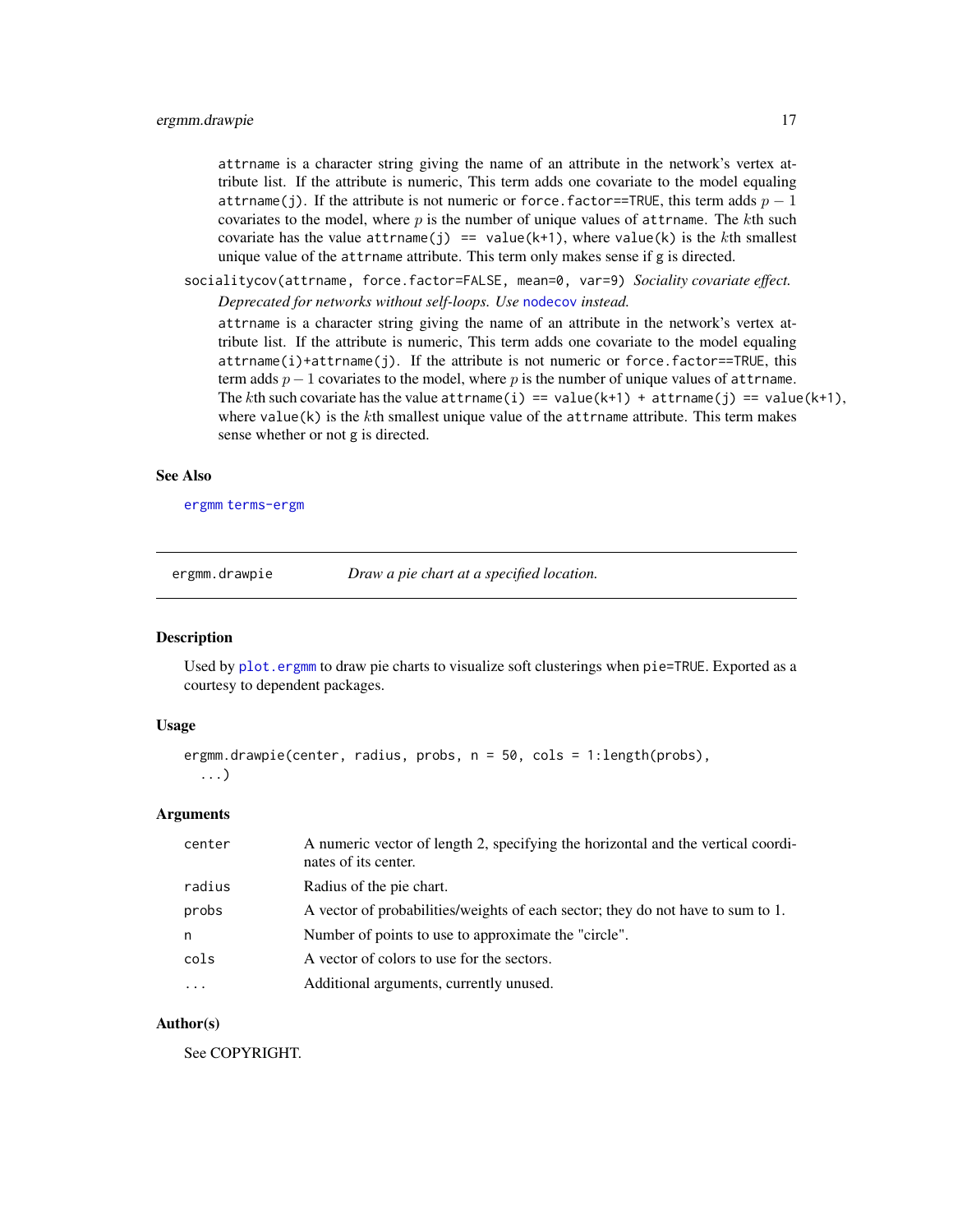# See Also

plot.ergmm

#### Examples

```
plot(c(0,sum(1:11))*2,c(-10,10),type="n",asp=1)
for(i in 1:10) ergmm.drawpie(c(sum(1:i)*2,0), radius=i, probs=1:(i+1))
```
ergmm.par.list *A List of ERGMM Parameter Configuration*

# <span id="page-17-1"></span>Description

A class [ergmm.par.list](#page-17-1) to represent a series of parameter configurations for the same exponential random graph mixed model.

#### Usage

```
as.ergmm.par.list(x, ...)
## S3 method for class 'ergmm.par.list'
x[i]
## S3 method for class 'ergmm.par.list'
length(x)## S3 method for class 'ergmm.par.list'
x[[i]]
## S3 method for class 'ergmm.par.list'
unstack(x, \ldots)
```
#### Arguments

| $\mathsf{x}$            | an ergm.par.list object.           |
|-------------------------|------------------------------------|
| $\cdot$ $\cdot$ $\cdot$ | extra arguments, currently unused. |
|                         | index of the iteration to extract. |

#### Details

[[ operator with a numeric or integer index returns a list with the the configuration with that index. [ operator given a numeric vector returns a ergmm.par.list object with the subset of configurations with the indices given.

The structure of ergmm.par.list is derived from named lists, with each entry having an additional dimension (always the first one), indexed by configuration. That is, scalars become vectors, vectors

<span id="page-17-0"></span>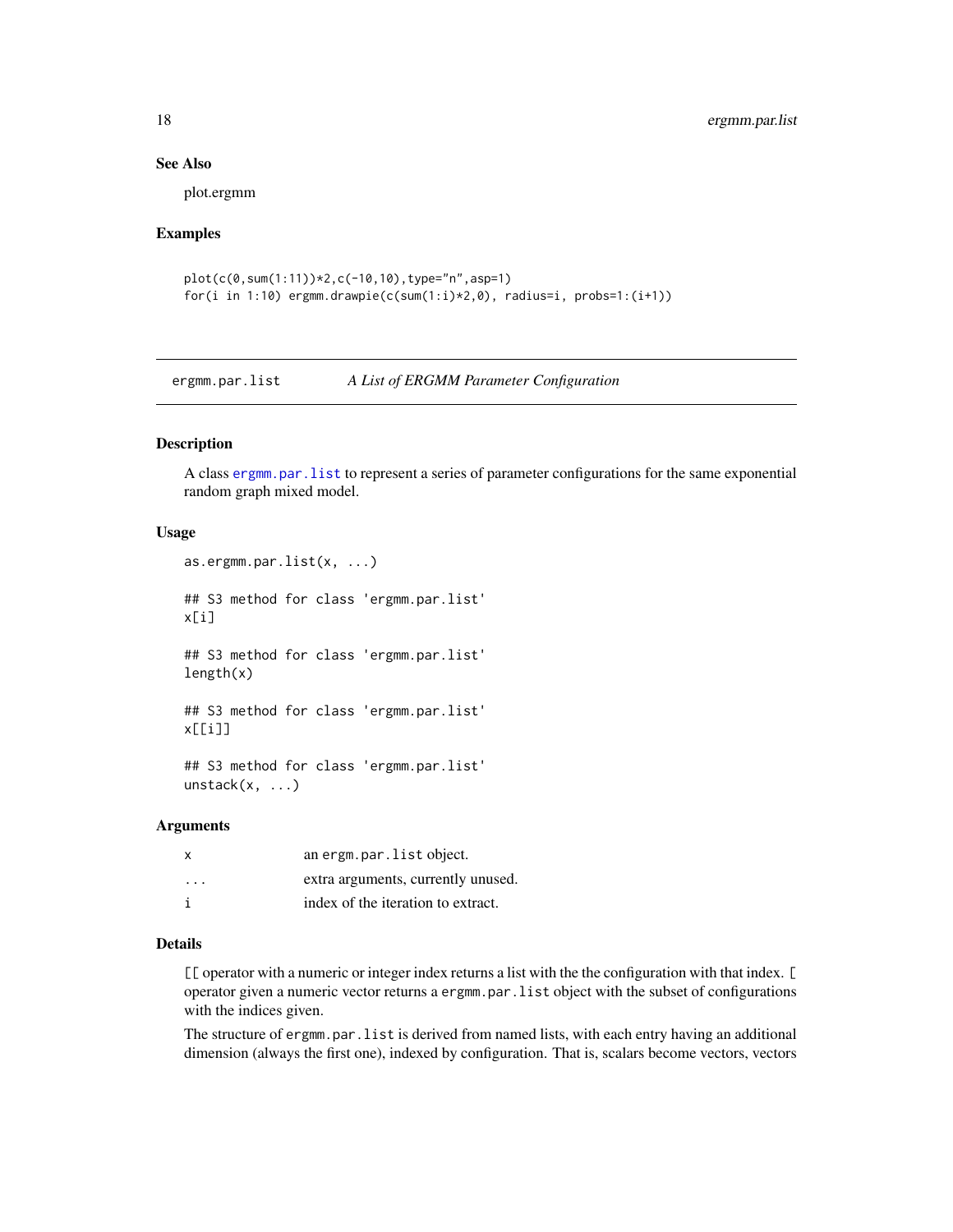<span id="page-18-0"></span>become matrixes with the original vectors in rows, and matrixes become 3-dimensional arrays, with the original matrixes indexed by their first dimension. See [terms.ergmm](#page-11-1) for comon elements of these configurations. In some cases, such as when representing MCMC or optimization output, the object may also have some of the following elements:

- mlp  $\log p(Y, Z, \beta, \mu, \sigma, \delta, \gamma, \sigma_{\delta}, \sigma_{\gamma}, |K)$ , the joint probability/density of network, the covariate coefficients, the latent space positions and parameters, and the random effects and their variances, conditional on cluster assignments.
- lpY  $\log p(Y \mid \ldots)$ , depending on the model, the log-probability or log-density of the network conditional on all the parameters.
- lpZ  $\log p(Z|\mu, \sigma, K)$ , the log-density of latent space positions conditional on latent space or cluster parameters and cluster assignments.
- lpbeta  $\log p(\beta)$ , the prior log-density of the covariate coefficients.
- lpRE  $\log p(\delta, \gamma | \sigma_{\delta}, \sigma_{\gamma})$ , the log-density of all random effects, conditional on their respective variances.
- lpLV log  $p(\mu, \sigma)$ , the prior log-density of latent space or cluster parameters (but not that of the cluster assignments).
- lpREV  $\log p(\sigma_{\delta}, \sigma_{\gamma})$ , the prior log-density of all random effect variances.

Z.rate Proportion of single-vertex proposals accepted over the preceding interval.

beta.rate Proportion of group proposals accepted over the preceding interval.

#### See Also

[ergmm](#page-7-1)

<span id="page-18-1"></span>ergmm.prior *Auxiliary for Setting the ERGMM Prior*

#### **Description**

Auxiliary function as user interface for [ergmm](#page-7-1) prior specification. Typically only used when calling [ergmm](#page-7-1). It is used to supply the parameters of the prior distribution of the model, to overwrite those specified in the model formula, and to supply miscellaneous prior parameters.

# Usage

```
ergmm.prior(..., adjust.beta.var = TRUE)
```
#### Arguments

... Prior distribution parameters. See [terms.ergmm](#page-11-1) for more information.

adjust.beta.var

A shortcut: whether the prior variance for each covariate coefficient should be divided by the mean square of that covariate. This adjustment affects those variances specified in the formula or by default, but not those specified through the prior= argument.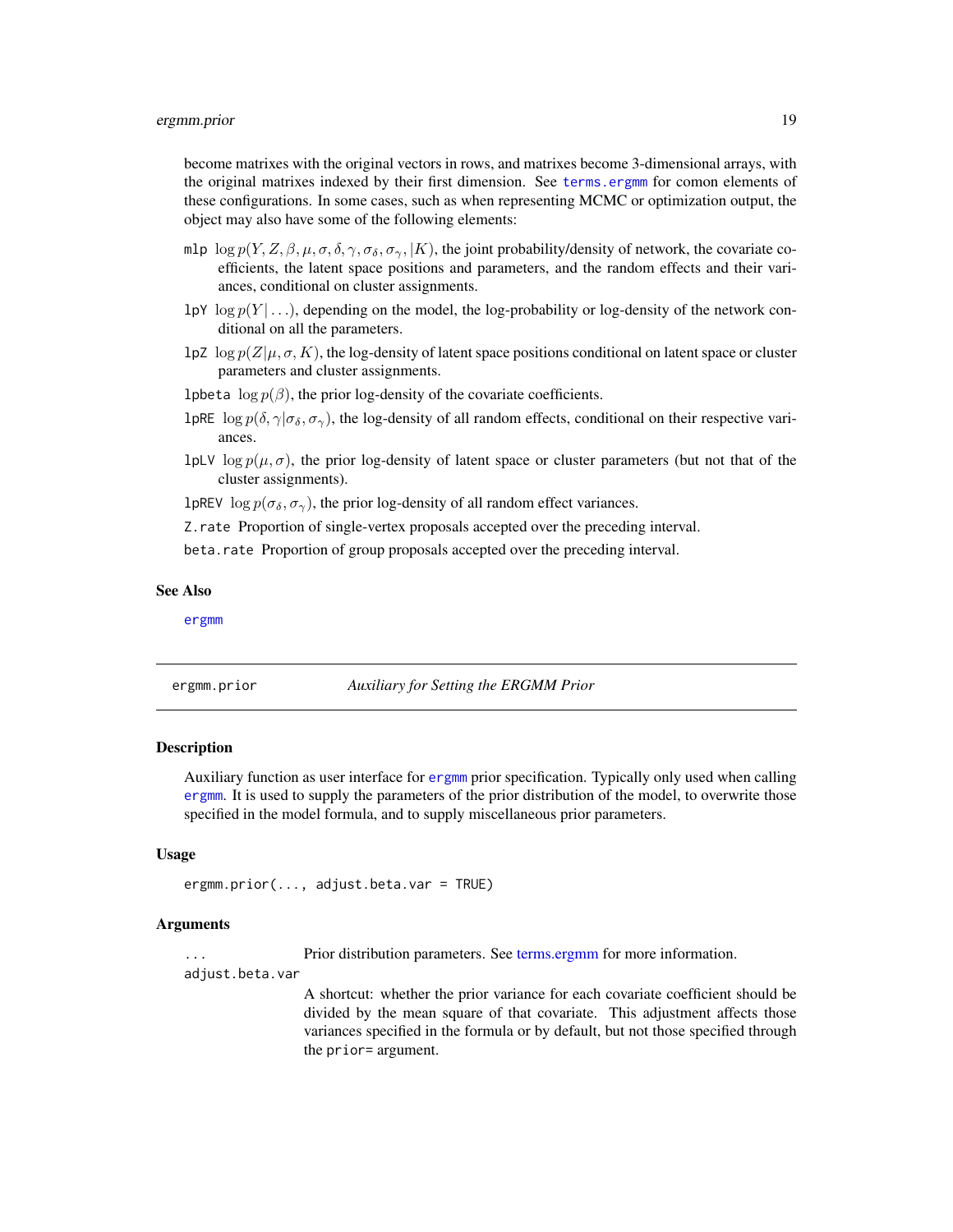# <span id="page-19-0"></span>Value

A list with the arguments as elements.

# See Also

[ergmm](#page-7-1), [terms.ergmm](#page-11-1)

<span id="page-19-2"></span>gof.ergmm *Conduct Goodness-of-Fit Diagnostics on a Exponential Family Random Graph Mixed Model Fit*

# <span id="page-19-1"></span>Description

[gof](#page-19-1) calculates p-values for geodesic distance, degree, and reachability summaries to diagnose the goodness-of-fit of exponential family random graph mixed models. See [ergmm](#page-7-1) for more information on these models.

#### Usage

```
## S3 method for class 'ergmm'
gof(object, \ldots, nsim = 100, GOF = ~idegree + odegree +
  distance, verbose = FALSE)
```
# Arguments

| object     | an ergmm object (returned by ergmm).                                                                                                                                                                                                                                                                                                                                                                                                                                                                     |  |
|------------|----------------------------------------------------------------------------------------------------------------------------------------------------------------------------------------------------------------------------------------------------------------------------------------------------------------------------------------------------------------------------------------------------------------------------------------------------------------------------------------------------------|--|
| $\ddots$ . | Additional arguments, to be passed to lower-level functions in the future.                                                                                                                                                                                                                                                                                                                                                                                                                               |  |
| nsim       | The number of simulations to use for the MCMC $p$ -values. This is the size of<br>the sample of graphs to be randomly drawn from the distribution specified by<br>the object on the set of all graphs.                                                                                                                                                                                                                                                                                                   |  |
| <b>GOF</b> | formula; an formula object, of the form $\sim$ <model terms=""> specifying the statis-<br/>tics to use to diagnosis the goodness-of-fit of the model. They do not need to<br/>be in the model formula specified in formula, and typically are not. Examples<br/>are the degree distribution ("degree"), minimum geodesic distances ("dist"), and<br/>shared partner distributions ("espartners" and "dspartners"). For the details on<br/>the possible <model terms="">, see ergm-terms.</model></model> |  |
| verbose    | Provide verbose information on the progress of the simulation.                                                                                                                                                                                                                                                                                                                                                                                                                                           |  |

# Details

A sample of graphs is randomly drawn from the posterior of the [ergmm](#page-7-1).

A plot of the summary measures is plotted. More information can be found by looking at the documentation of [ergm](#page-0-0).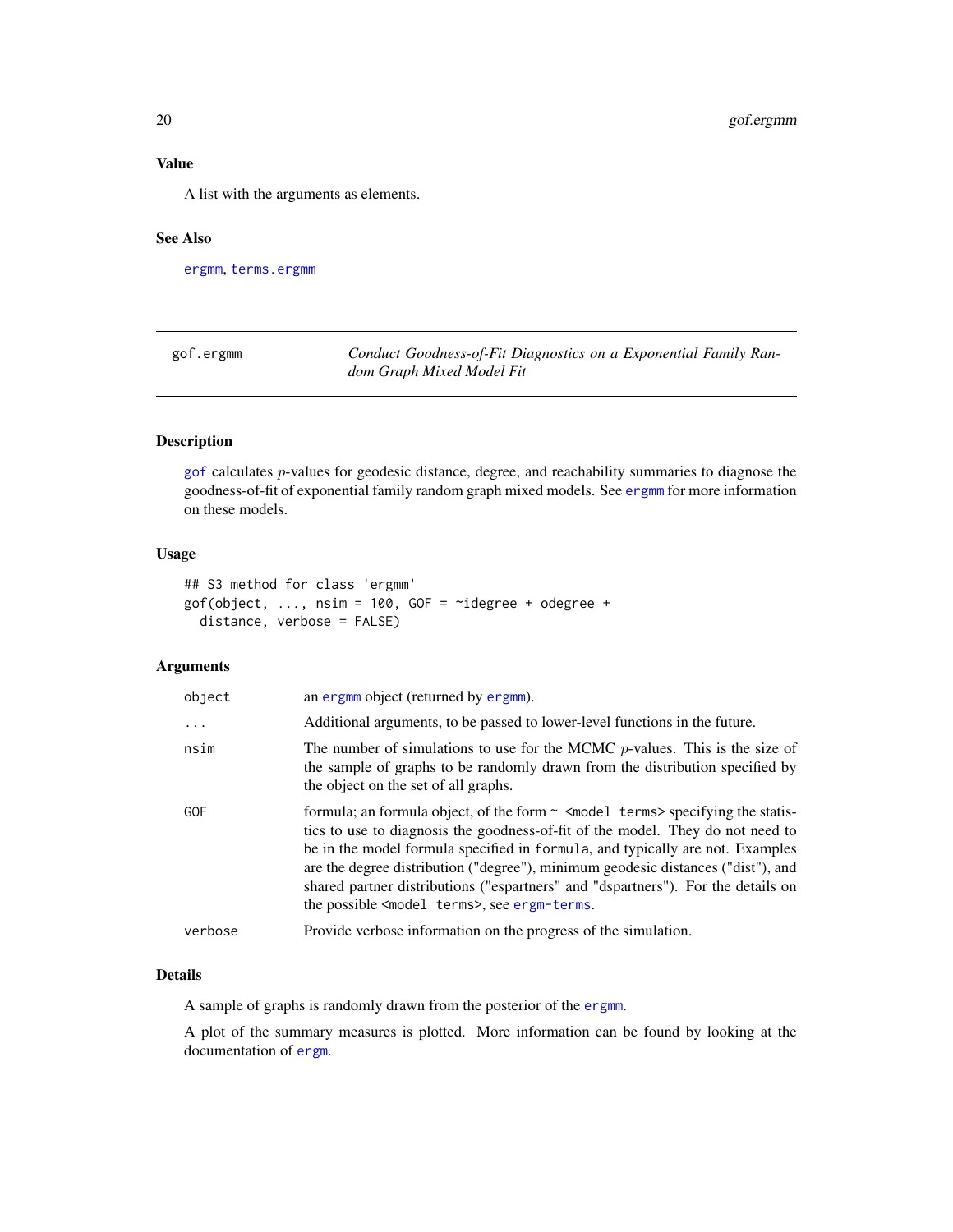# <span id="page-20-0"></span>Value

[gof](#page-19-1) and [gof.ergmm](#page-19-2) return an object of class gof. This is a list of the tables of statistics and  $p$ -values. This is typically plotted using [plot.gof](#page-0-0).

#### See Also

[ergmm](#page-7-1), [ergmm \(object\)](#page-10-1), [ergm](#page-0-0), network, [simulate.ergmm](#page-27-1), [plot.gof](#page-0-0)

# Examples

```
#
data(sampson)
#
# test the gof.ergm function
#
samplike.fit <- ergmm(samplike ~ euclidean(d=2,G=3),
                      control=ergmm.control(burnin=1000,interval=5))
samplike.fit
summary(samplike.fit)
#
# Plot the probabilities first
#
monks.gof <- gof(samplike.fit)
monks.gof
#
# Place all three on the same page
# with nice margins
#
par(mfrow=c(1,3))
par(oma=c(0.5,2,1,0.5))
#
plot(monks.gof)
#
# And now the odds
#
plot(monks.gof, plotlogodds=TRUE)
```
<span id="page-20-1"></span>mcmc.diagnostics.ergmm

*Conduct MCMC diagnostics on an ERGMM fit*

# **Description**

This function creates simple diagnostic plots for the MCMC sampled statistics produced from a fit. It also prints the Raftery-Lewis diagnostics, indicates if they are sufficient, and suggests the run length required.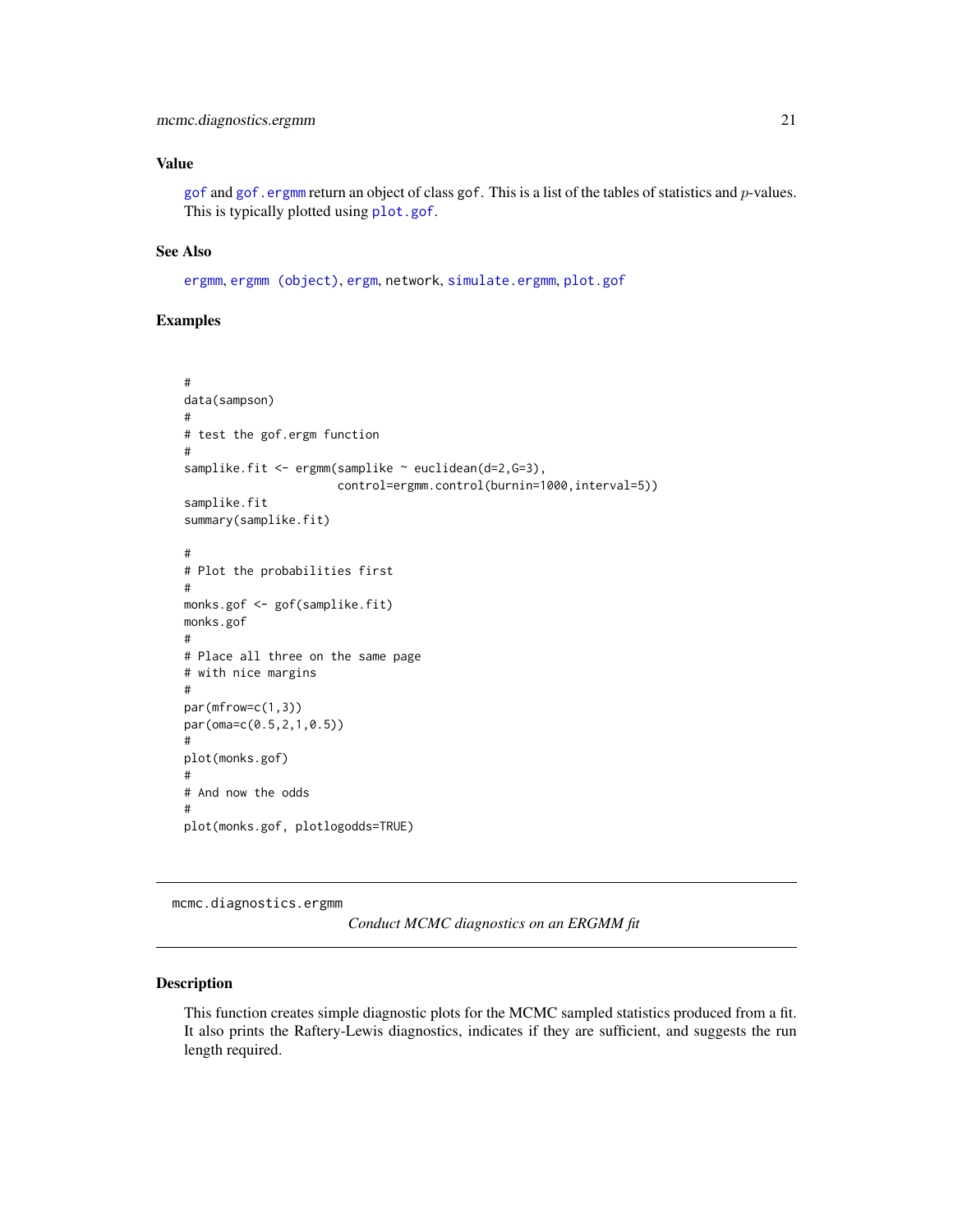# <span id="page-21-0"></span>Usage

```
## S3 method for class 'ergmm'
mcmc.diagnostics(object, which.diags = c("cor", "acf",
  "trace", "raftery"), burnin = FALSE, which.vars = NULL,
  vertex.i = c(1), \ldots)
```
# Arguments

| object      | An object of class ergmm.                                                                                                                                                                                                                      |
|-------------|------------------------------------------------------------------------------------------------------------------------------------------------------------------------------------------------------------------------------------------------|
| which.diags | A list of diagnostics to produce. "cor" is the correlation matrix of the statistics,<br>"acf" plots the autocorrelation functions, "trace" produces trace plots and density<br>estimates, and "raftery" produces the Raftery-Lewis statistics. |
| burnin      | If not FALSE, rather than perform diagnostics on the sampling run, performs<br>them on the pilot run whose index is given.                                                                                                                     |
| which.vars  | A named list mapping variable names to the indices to include. If given, over-<br>rides the defaults and all arguments that follow.                                                                                                            |
| vertex.i    | A numeric vector of vertices whose latent space coordinates and random effects<br>to include.                                                                                                                                                  |
| $\cdot$     | Additional arguments. None are supported at the moment.                                                                                                                                                                                        |

# Details

Produces the plots per which.diags. Autocorrelation function that is printed if "acf" is requested is for lags 0 and interval.

# Value

mcmc.diagnostics.ergmm returns a table of Raftery-Lewis diagnostics.

#### See Also

[ergmm](#page-7-1), [ergmm.object](#page-10-1), [raftery.diag](#page-0-0), [autocorr](#page-0-0), [plot.mcmc.list](#page-0-0)

# Examples

```
#
data(sampson)
#
# test the mcmc.diagnostics function
#
gest <- ergmm(samplike ~ euclidean(d=2),
              control=ergmm.control(burnin=1000,interval=5))
summary(gest)
#
# Plot the traces and densities
#
mcmc.diagnostics(gest)
```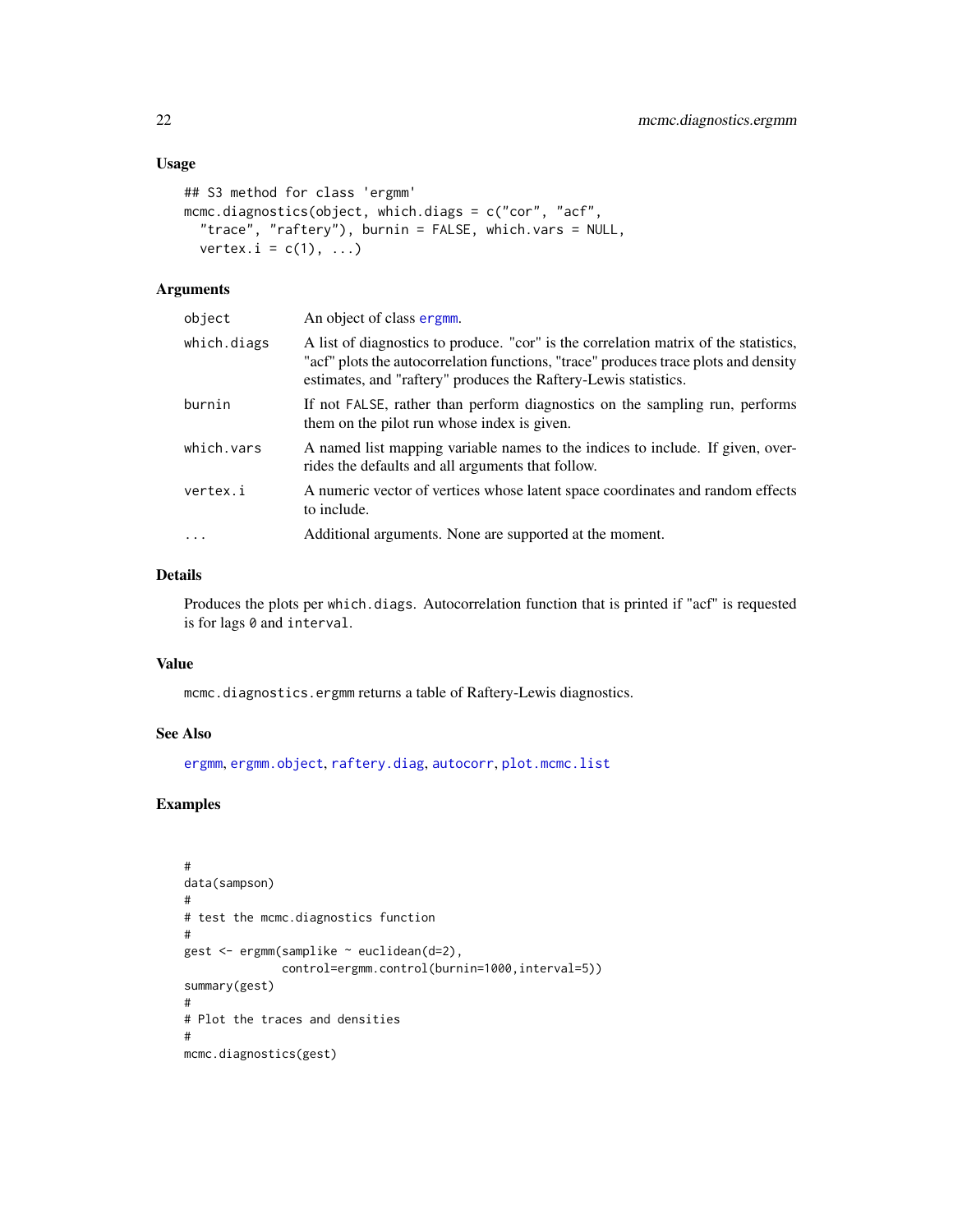<span id="page-22-0"></span>merge.ergmm *Merge two or more replications of ERGMM fits*

# Description

A [merge](#page-0-0) method for [ergmm](#page-10-1) objects, constructing an [ergmm](#page-10-1) object containing the combined MCMC output (and derived estimates) of several [ergmm](#page-10-1) objects produced with the same input parameters but different starting values, random seeds, etc..

# Usage

## S3 method for class 'ergmm'  $merge(x, y, \ldots, verbose = FALSE)$ 

# Arguments

| x                       | The first ergmm object to be merged.    |
|-------------------------|-----------------------------------------|
| У                       | The second ergmm object to be merged.   |
| $\cdot$ $\cdot$ $\cdot$ | Additional ergmm objects to be merged.  |
| verbose                 | If TRUE, marks the progress of merging. |

# Value

An object of class [ergmm](#page-10-1).

# See Also

[ergmm.object](#page-10-1), [ergmm](#page-7-1)

# Examples

```
data(sampson)
# Run two short MCMC-based fits.
samp.fit1 <- ergmm(samplike ~ euclidean(d=2, G=3),
 control=ergmm.control(burnin=1000,interval=10,sample.size=2000))
samp.fit2 <- ergmm(samplike ~ euclidean(d=2, G=3),
 control=ergmm.control(burnin=1000,interval=10,sample.size=2000))
# Combine them, and summarize the result.
samp.fit <- merge(samp.fit1,samp.fit2)
```
summary(samp.fit)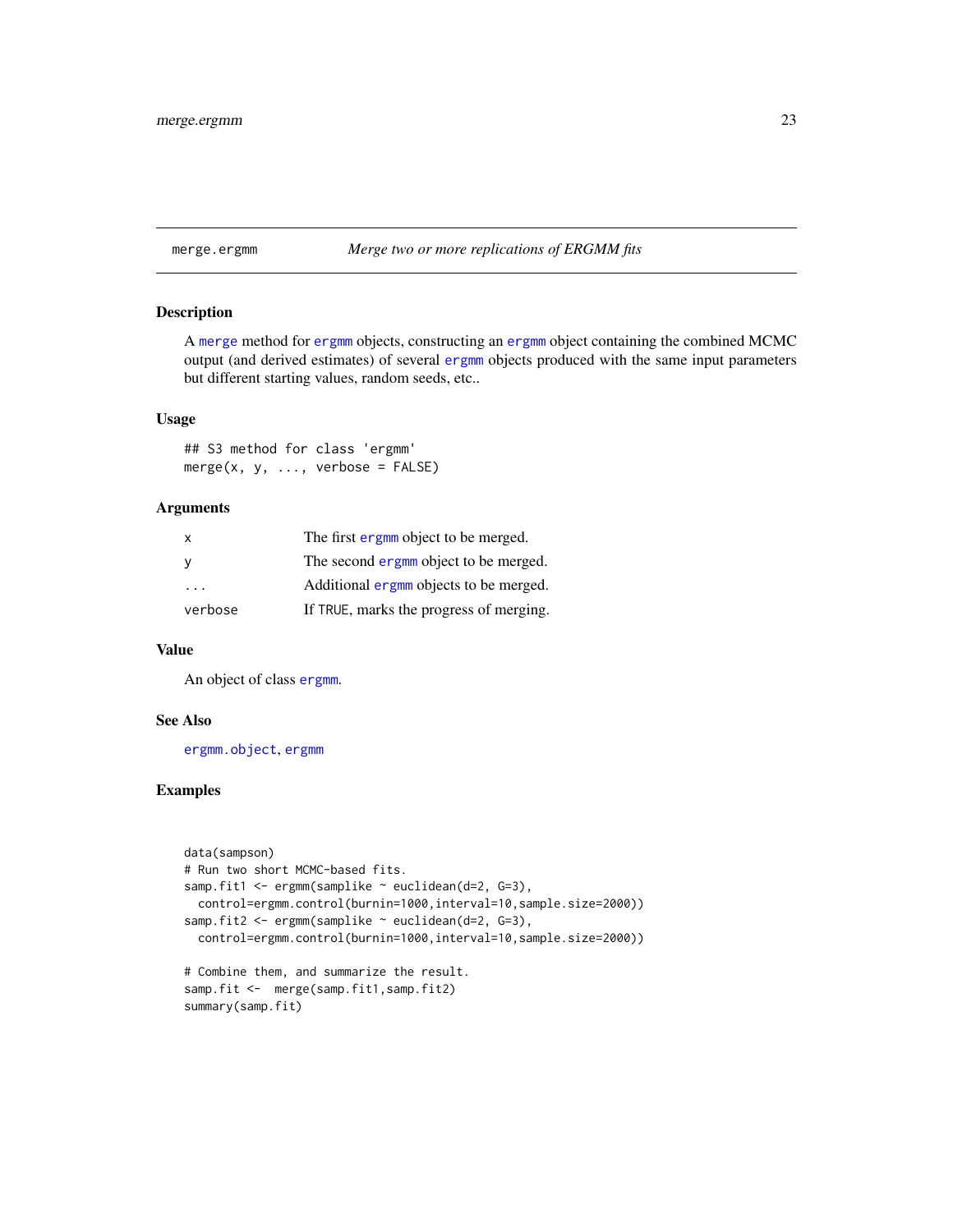#### Description

[plot.ergmm](#page-23-1) is the plotting method for [ergmm](#page-10-1) objects. For latent models, this plots the minimum Kullback-Leibler positions by default. The maximum likelihood, posterior mean, posterior mode, or a particular iteration's or configuration's positions can be used instead, or pie charts of the posterior probabilities of cluster membership can be shown. See [ergmm](#page-7-1) for more information on how to fit these models.

#### Usage

```
## S3 method for class 'ergmm'
plot(x, ..., vertex.cex = 1, vertex. sides = 16 *ceiling(sqrt(vertex.cex)), what = "mkl", main = NULL, xlab = NULL,
 ylab = NULL, zlab = NULL, xlim = NULL, ylim = NULL,
 zlim = NULL,
 object.scale = formals(plot.network.default)[["object.scale"]],
 pad = formals(plot.network.default)[["pad"]], cluster.col = c("red",
  "green", "blue", "cyan", "magenta", "orange", "yellow", "purple"),
  vertex.col = NULL, print.formula = TRUE, edge.col = 8,
  Z.ref = NULL, Z.K.ref = NULL, zoom.on = NULL, pie = FALSE,
  labels = FALSE, rand.eff = NULL, rand.eff.cap = NULL,
 plot.means = TRUE, plot.vars = TRUE, suppress.axes = FALSE,
  jitter1D = 1, curve1D = TRUE, use.rgl = FALSE,
  vertex.3d.cex = 1/20, edge.plot3d = TRUE, suppress.center = FALSE,
  density.par = list()
```
#### Arguments

| X        | an R object of class ergmm. See documentation for ergmm.                                                            |
|----------|---------------------------------------------------------------------------------------------------------------------|
| $\cdots$ | Other optional arguments passed to the plot. network function.                                                      |
| what     | Character vector, integer, or a list that specifies the point estimates to be used.<br>Can be one of the follwoing: |
|          | "mk1" This is the defult. Plots the Minimum Kulblack-Leibler divergence val-<br>ues.                                |
|          | "start","burnin.start" Plots the starting configuration.                                                            |
|          | "sampling start" Plots the starting configuration of the sampling phase (the<br>last burnin configuration).         |
|          | "mle" Plots the maximum likelihood estimates. Random effects are treated as<br>fixed.                               |
|          | "pmean" Plots the posterior means.                                                                                  |
|          | "pmode" Plots the conditional posterior mode.                                                                       |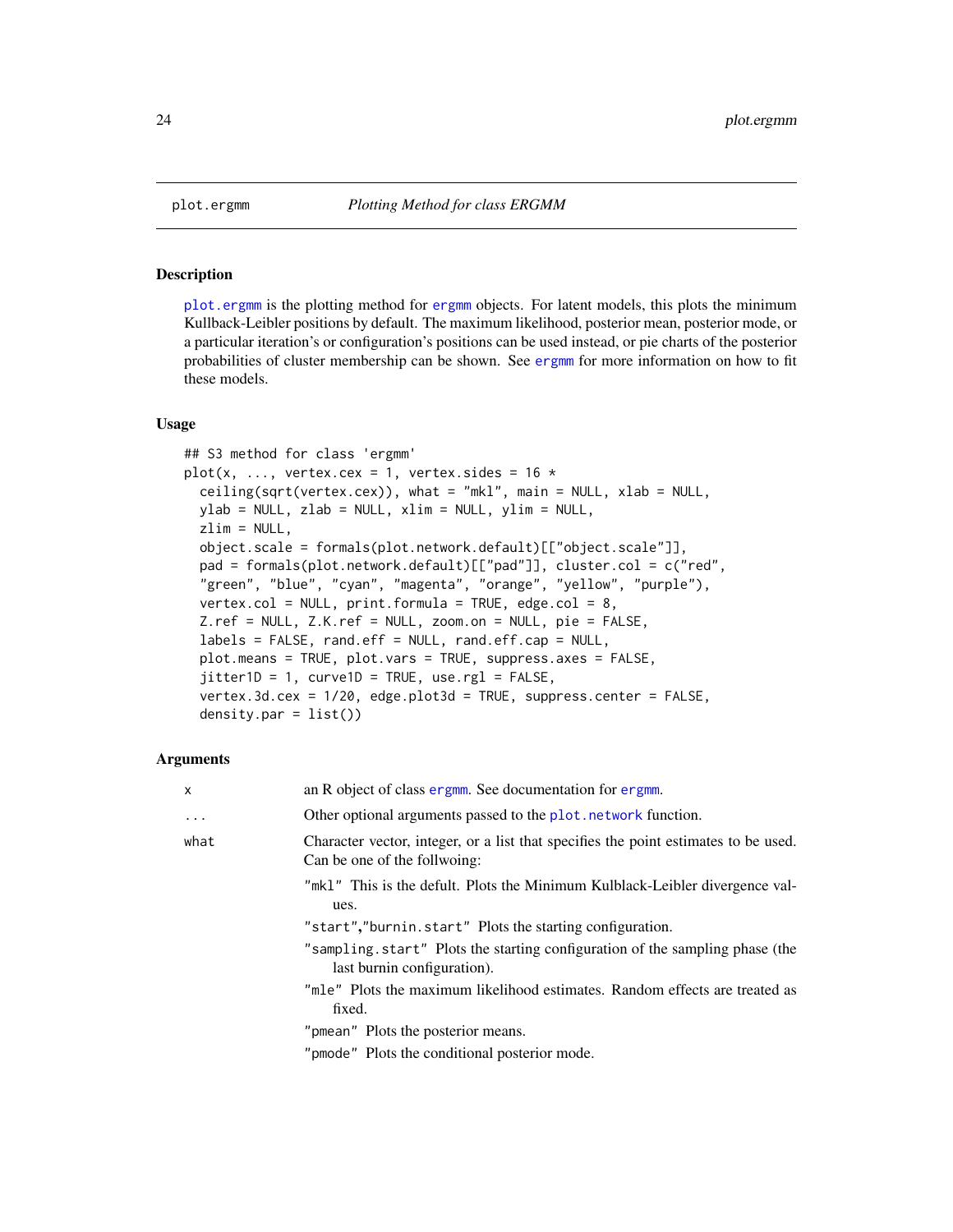|               | "cloud" Plots the "cloud" of latent space position draws, with their cluster col-<br>ors.                                                                                                                      |
|---------------|----------------------------------------------------------------------------------------------------------------------------------------------------------------------------------------------------------------|
|               | "density" Plots density and contours of the posterior latent positions, and, in<br>cluster models, each cluster.                                                                                               |
|               | list Plots the configuration contained in the list.                                                                                                                                                            |
|               | integer Plots the configuration of whatth MCMC draw stored in x.                                                                                                                                               |
|               | main, vertex.cex, vertex.col, xlim, ylim, vertex.sides,                                                                                                                                                        |
|               | Arguments passed to plot. network, whose defaults differ from those of plot. network.                                                                                                                          |
| zlim, zlab    | Limits and labels for the third latent space dimension or principal component, if<br>use.rgl=TRUE.                                                                                                             |
|               | object.scale, pad, edge.col, xlab, ylab<br>Arguments passed to plot.network, whose defaults differ from those of plot.network.                                                                                 |
| cluster.col   | A vector of colors used to distinguish clusters in a latent cluster model.                                                                                                                                     |
| print.formula | Whether the formula based on which the x was fitted should be printed under<br>the main title. Defaults to TRUE.                                                                                               |
| Z.ref         | If given, rotates the the latent positions to the nearest configuration to this one<br>before plotting.                                                                                                        |
| Z.K.ref       | If given, relabels the clusters to the nearest configuration to this one before plot-<br>ting.                                                                                                                 |
| zoom.on       | If given a list of vertex indices, sets the plotting region to the smallest that can<br>fit those vertices.                                                                                                    |
| pie           | For latent clustering models, each node is drawn as a pie chart representing the<br>probabilities of cluster membership.                                                                                       |
| labels        | Whether vertex labels should be displayed. Defaults to FALSE.                                                                                                                                                  |
| rand.eff      | A character vector selecting "sender", "receiver", "sociality", or "total" random<br>effects. Each vertex is scaled such that its area is proportional to the odds ratio<br>due to its selected random effect. |
| rand.eff.cap  | If not NULL and rand. eff is given, limits the scaling of the plotting symbol due<br>to random effect to the given value.                                                                                      |
| plot.means    | Whether cluster means are plotted for latent cluster models. The "+" character<br>is used. Defaults to TRUE.                                                                                                   |
| plot.vars     | Whether circles with radius equal to the square root of posterior latent or intra-<br>cluster variance estimates are plotted. Defaults to TRUE.                                                                |
| suppress.axes | Whether axes should <i>not</i> be drawn. Defaults to FALSE. (Axes are drawn.)                                                                                                                                  |
| jitter1D      | For 1D latent space fits, it often helps to jitter the positions for visualization.<br>This option controls the amount of jitter.                                                                              |
| curve1D       | Controls whether the edges in 1D latent space fits are plotted as curves. Defaults<br>to TRUE.                                                                                                                 |
| use.rgl       | Whether the package rgl should be used to plot fits for latent space dimension 3<br>or higher in 3D. Defaults to FALSE. If set to TRUE, argument pie has no effect.                                            |
| vertex.3d.cex | Controls the size of the plotting symbol when use . rg1=TRUE.                                                                                                                                                  |
| edge.plot3d   | If TRUE (the default) edges or arcs in a 3D plot will be drawn. Otherwise, only<br>vertices and clusters.                                                                                                      |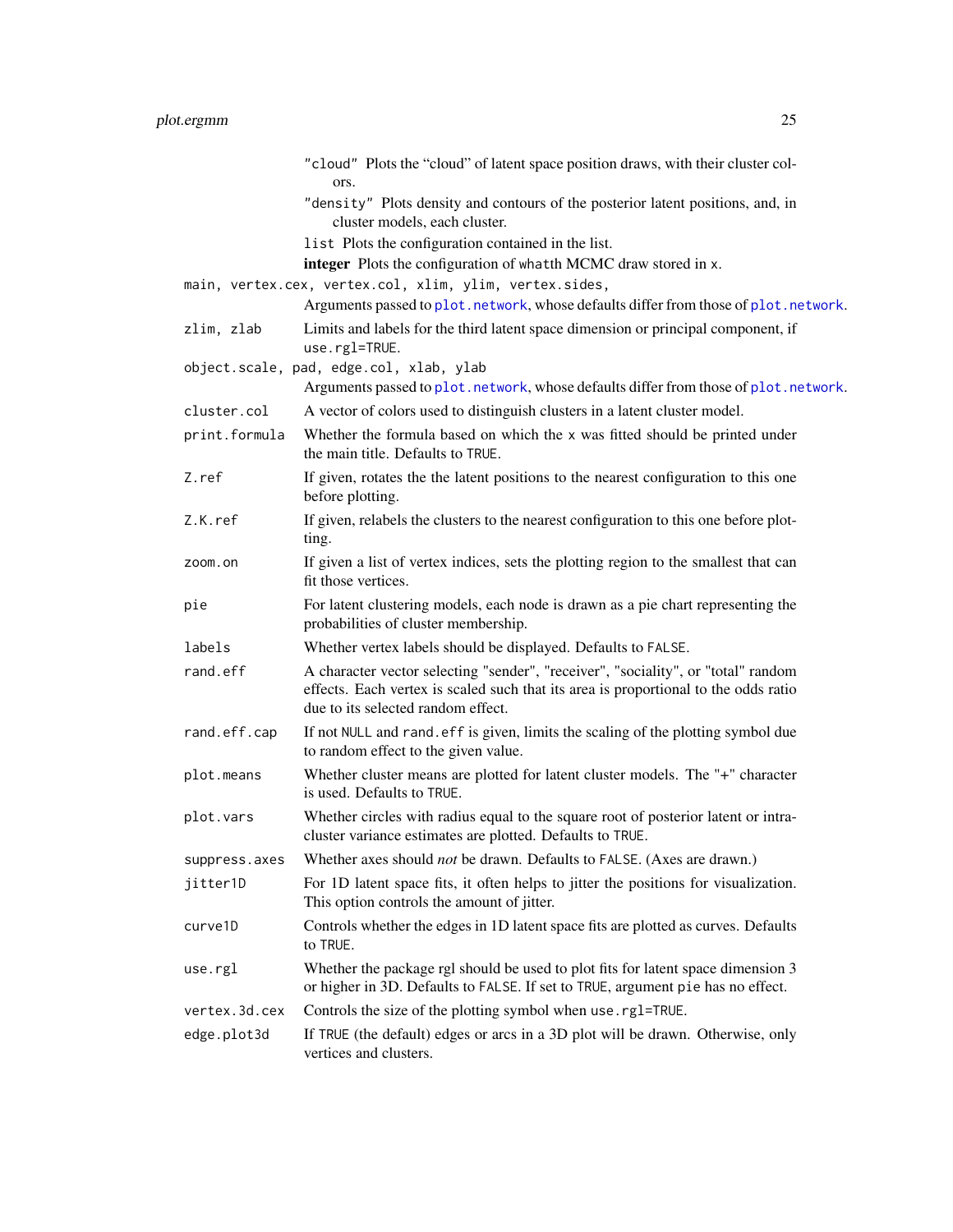<span id="page-25-0"></span>

| suppress.center |                                                                                                                        |
|-----------------|------------------------------------------------------------------------------------------------------------------------|
|                 | Suppresses the plotting of "+" at the origin. Defaults to FALSE.                                                       |
| density.par     | A list of optional parameters for density plots:                                                                       |
|                 | total densemble whether the overal density of latent space positions should be plot-<br>ted. Defaults to TRUE.         |
|                 | subdens Whether the densities of latent space positions broken down by cluster<br>should be plotted. Defaults to TRUE. |
|                 | mfrow When plotting multiple clusters' densities, passed to par                                                        |

# Details

At this time, no plotting non-latent-space model fits is not supported.

Plots the results of an ergmm fit.

More information can be found by looking at the documentation of [ergmm](#page-7-1).

For bipartite networks, the events are marked with a bullet (small black circle) inside the plotting symbol.

# Value

If applicable, invisibly returns the vertex positions plotted.

# See Also

[ergmm](#page-7-1),[ergmm.object](#page-10-1), network, [plot.network](#page-0-0), [plot](#page-0-0)

# Examples

```
#
# Using Sampson's Monk data, let's fit a
# simple latent position model
#
data(sampson)
#
# Using Sampson's Monk data, let's fit a
# latent clustering random effects model
# Store the burn-in.
samp.fit <- ergmm(samplike ~ euclidean(d=2, G=3)+rreceiver,
                  control=ergmm.control(store.burnin=TRUE))
#
# See if we have convergence in the MCMC
mcmc.diagnostics(samp.fit)
# We can also plot the burn-in:
for(i in samp.fit$control$pilot.runs) mcmc.diagnostics(samp.fit,burnin=i)
#
# Plot the resulting fit.
#
plot(samp.fit,labels=TRUE,rand.eff="receiver")
plot(samp.fit,pie=TRUE,rand.eff="receiver")
```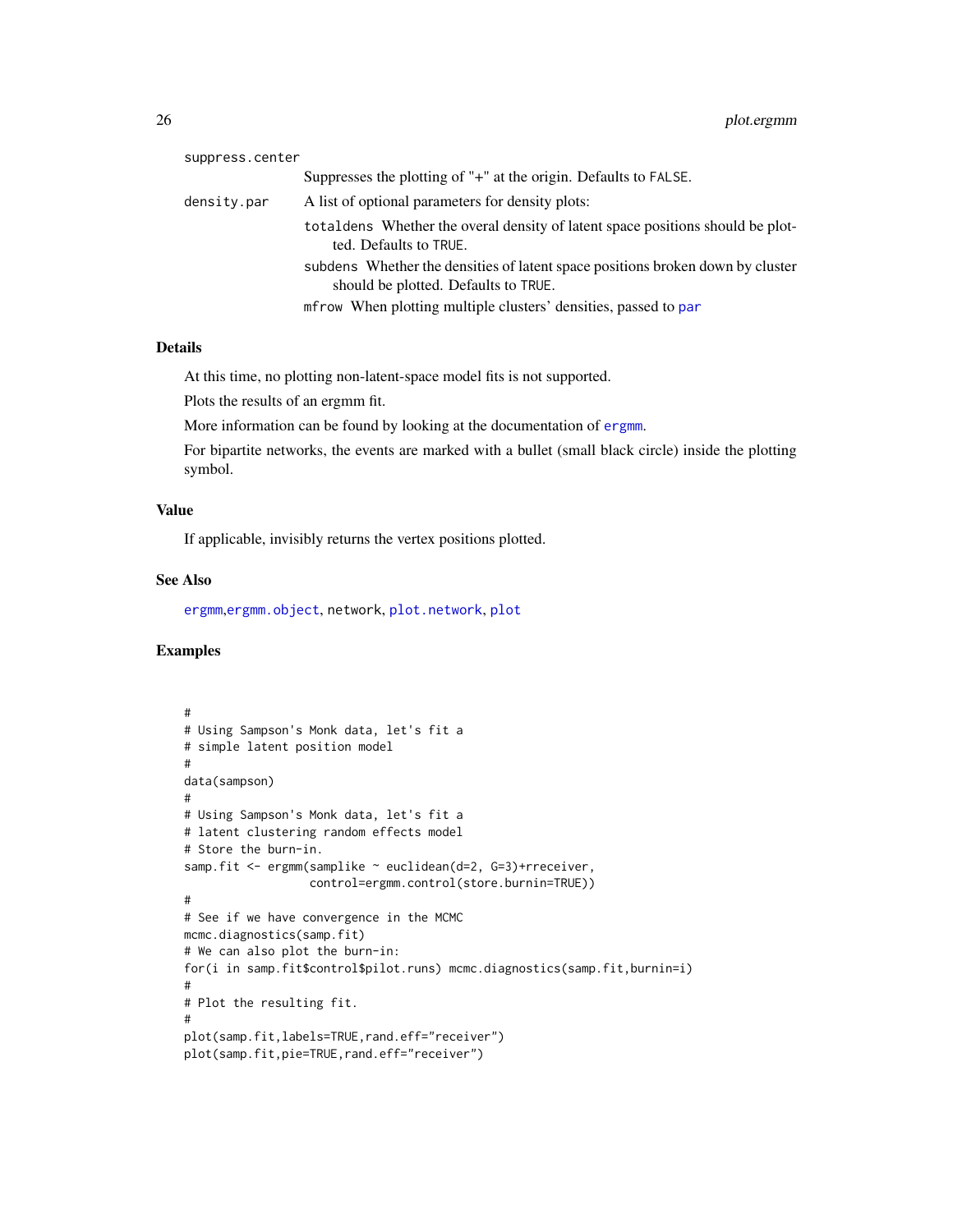# <span id="page-26-0"></span>predict.ergmm 27

```
plot(samp.fit,what="pmean",rand.eff="receiver")
plot(samp.fit,what="cloud",rand.eff="receiver")
plot(samp.fit,what="density",rand.eff="receiver")
plot(samp.fit,what=5,rand.eff="receiver")
## Not run:
# Fit a 3D latent space model to Sampson's Monks
samp.fit3 <- ergmm(samplike ~ euclidean(d=3))
# Plot the first two principal components of the
# latent space positions
plot(samp.fit,use.rgl=FALSE)
# Plot the resulting fit in 3D
plot(samp.fit,use.rgl=TRUE)
```
## End(Not run)

<span id="page-26-1"></span>predict.ergmm *Predicted Dyad Values for an ERGMM.*

#### Description

Returns a matrix of expected dyad values based on an ERGMM fit.

#### Usage

```
## S3 method for class 'ergmm'
predict(object, ..., type = "post")
```
#### Arguments

| object | An obejet of class ergmm.                                                                                                                                                                                                                                                                      |
|--------|------------------------------------------------------------------------------------------------------------------------------------------------------------------------------------------------------------------------------------------------------------------------------------------------|
| .      | Additional arguments. Currently unused.                                                                                                                                                                                                                                                        |
| type   | One of "mkl", "start", "mle", "pmean", "mkl", "pmode", "post", an index of the<br>iteration to use, or a list, for the configuration of parameters based on which the<br>prediction is made. An exception is "post", which computes the expected dyad<br>values integrated over the posterior. |

# Value

A sociomatrix of predicted values. Note that predictions are made for unobserved values (whether structural zeros or unobserved dyads).

# See Also

[ergmm](#page-10-1)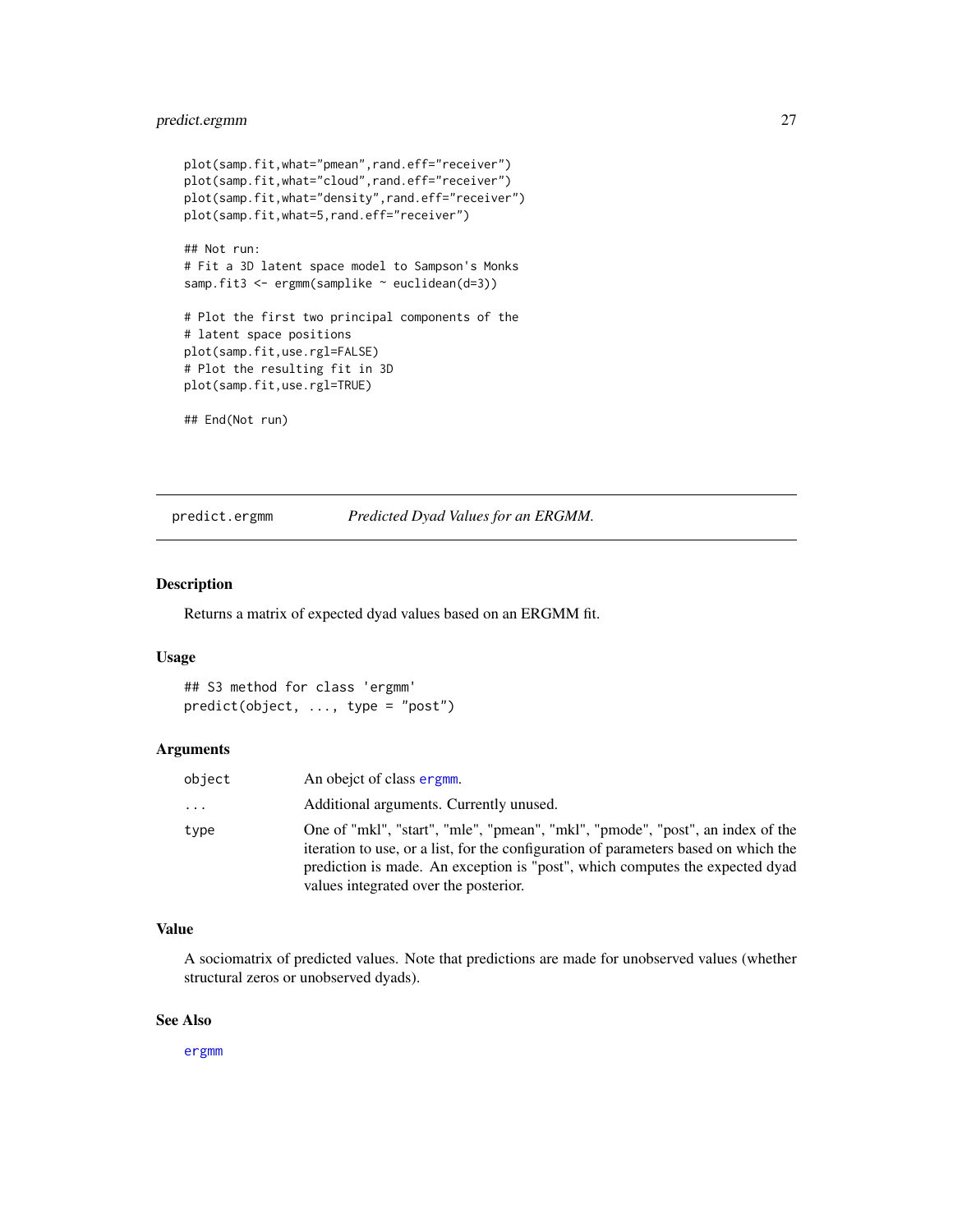# Examples

```
data(sampson)
monks.fit<-ergmm(samplike~euclidean(d=2,G=3),tofit="mcmc")
heatmap(predict(monks.fit),Rowv=NA,Colv=NA)
```
<span id="page-27-1"></span>

| simulate.ergmm | Draw from the distribution of an Exponential Random Graph Mixed |  |
|----------------|-----------------------------------------------------------------|--|
|                | Model                                                           |  |

# Description

If passed a [ergmm](#page-10-1) fit object, simulate is used to simulate networks from the posterior of an exponetial random graph mixed model fit. Alternatively, a ergmm.model can be passed to simulate based on a particular parametr configuration.

### Usage

```
## S3 method for class 'ergmm'
simulate(object, nsim = 1, seed = NULL, ...)
## S3 method for class 'ergmm.model'
simulate(object, nsim = 1, seed = NULL, par,
 prior = list(), ...)
```
#### Arguments

| object   | either an object of class ergmm for posterior simulation, or an object of class<br>ergmm. model for a specific model. |
|----------|-----------------------------------------------------------------------------------------------------------------------|
| nsim     | number of networks to draw (independently)                                                                            |
| seed     | random seed to use; defaults to using the current state of the random number<br>generator                             |
| $\cdots$ | Additional arguments. Currently unused.                                                                               |
| par      | a list with the parameter configuration based on which to simulate                                                    |
| prior    | a list with the prior distribution parameters that deviate from their defaults                                        |

# Details

A sample of networks is randomly drawn from the specified model. If a needed value of par is missing, it is generated from its prior distribution.

<span id="page-27-0"></span>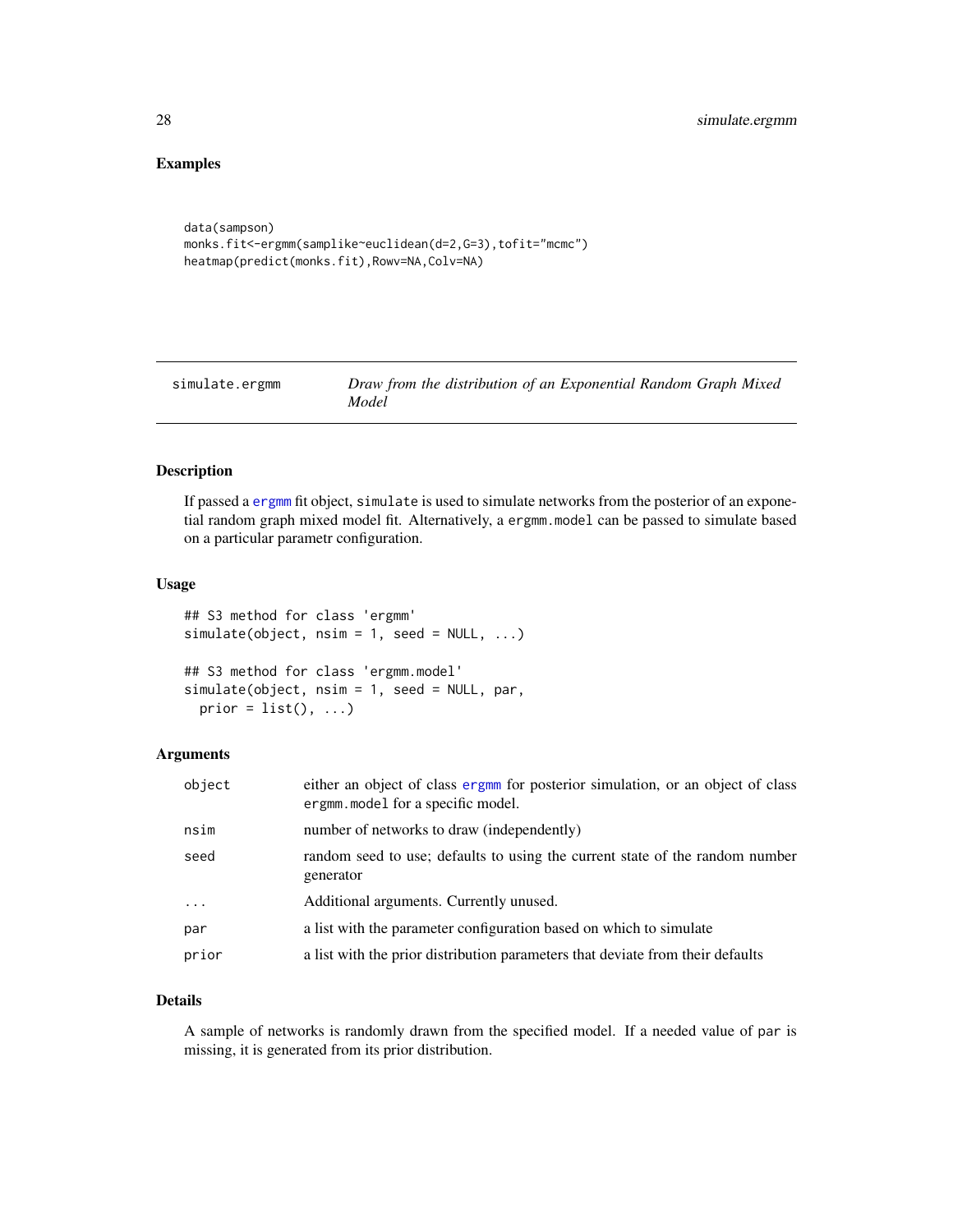# <span id="page-28-0"></span>summary.ergmm 29

#### Value

If nsim = 1, simulate returns an object of class [network](#page-0-0). Otherwise, an object of class network.series that is a list consisting of the following elements:

| ∖\$formula  | The formula used to generate the sample. |
|-------------|------------------------------------------|
| \\$networks | A list of the generated networks.        |

# See Also

[ergmm](#page-7-1), network, [print.network](#page-0-0)

#### Examples

```
#
# Fit a short MCMC run: just the MCMC.
#
data(sampson)
gest <- ergmm(samplike ~ euclidean(d=2,G=3),
              control=ergmm.control(burnin=100,interval=5,sample.size=100),tofit="mcmc")
#
# Draw from the posterior
#
g.sim <- simulate(gest)
plot(g.sim)
#
# Draw from the first draw from the posterior
#
g.sim <- with(gest,simulate(model,par=sample[[1]],prior=prior))
plot(g.sim)
```
<span id="page-28-1"></span>summary.ergmm *ERGMM Fit Summaries*

#### <span id="page-28-2"></span>Description

summary.ergmm prodcues a summary of an [ergmm](#page-10-1) object, including point estimates, standard errors, and BIC calculation.

#### Usage

```
## S3 method for class 'ergmm'
summary(object, point.est = c(if
  (!is.null(object[["mle"]])) "mle", if (!is.null(object[["sample"]]))
 c("pmean", "mk1")), quantiles = c(0.025, 0.975), se = "mle" %in%
 point.est, bic.eff.obs = c("ties", "dyads", "actors"), ...)
```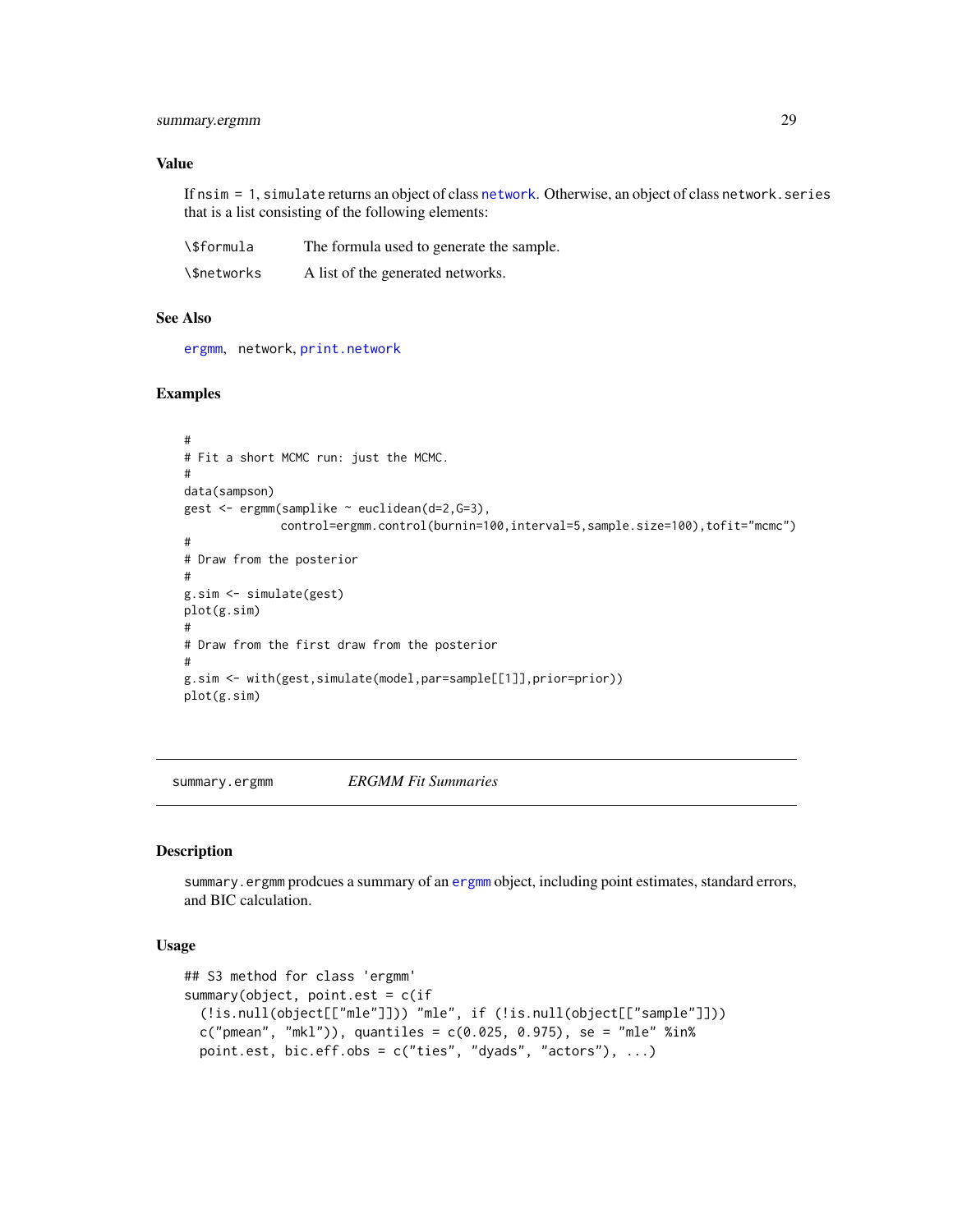#### <span id="page-29-0"></span>Arguments

| object               | An ergmm object to be summarized.                                                                                                                                                                 |
|----------------------|---------------------------------------------------------------------------------------------------------------------------------------------------------------------------------------------------|
| point.est            | Point estimates to compute: a character vector with some subset of "mle",<br>"pmean", "mkl", and "pmode". Defaults to a concatenation of "mle" (if fit),<br>"pmean", and "mkl" (if MCMC was run). |
| quantiles            | Posterior quantiles (credible intervals) to compute.                                                                                                                                              |
| se                   | Whether to compute standard errors. Defaults to TRUE if MLE was fit.                                                                                                                              |
| $\ddots$             | Additional arguments.                                                                                                                                                                             |
| eff.obs, bic.eff.obs |                                                                                                                                                                                                   |
|                      | What effective sample size to use for BIC calculation?                                                                                                                                            |
|                      | "ties" the number of non-missing ties in the network. This is the approach<br>recommended by Handcock et al. (2007) and the default. Not well-defined<br>for valued networks.                     |
|                      | "dyads" the number of non-missing dyads (potential ties) in the network.                                                                                                                          |
|                      | "actors" the number of actors in the network. The default prior to 2.7.0.                                                                                                                         |
|                      | <b>a number</b> to specify a specific sample size.                                                                                                                                                |
|                      | NULL Don't compute the BIC at all. Mostly for internal use.                                                                                                                                       |

# Details

Note that BIC computed for the random effects models uses the same formualtion as Handcock et al., so it is likely correct, but has not been peer-reviewed.

This BIC can be (reasonably) safely used to select the number of clusters or which fixed effects to include in the model. It is not clear whether it is appropriate to use this BIC to select the dimension of latent space and whether or not to include random actor effects. These considerations are independent of the bug described below.

Prior to version 2.7.0, there was a bug in BIC calculation that used  $p + n(d + r + s)$  as the number of parameters in the likelihood (where  $p$  is the number of fixed effects,  $n$  the number of actors,  $d$ , the latent space dimension, and  $r$  and  $s$  indicators of presence of sender and receiver (or sociality) effects). This value should have been just  $p$ .

The following applications could have produced different results:

- Using the BIC to select latent space dimension.
- Using the BIC to decide whether or not to include random effects.

The following applications could not (i.e., would be off by a constant):

- Using the BIC to select the number of clusters.
- Using the BIC to select the fixed effects to be used.

#### Value

For summary, an object of class [summary.ergmm](#page-28-2). A print method is available.

The BICs are available as the element "bic" of the object returned.

bic.ergmm returns the BIC for the model directly.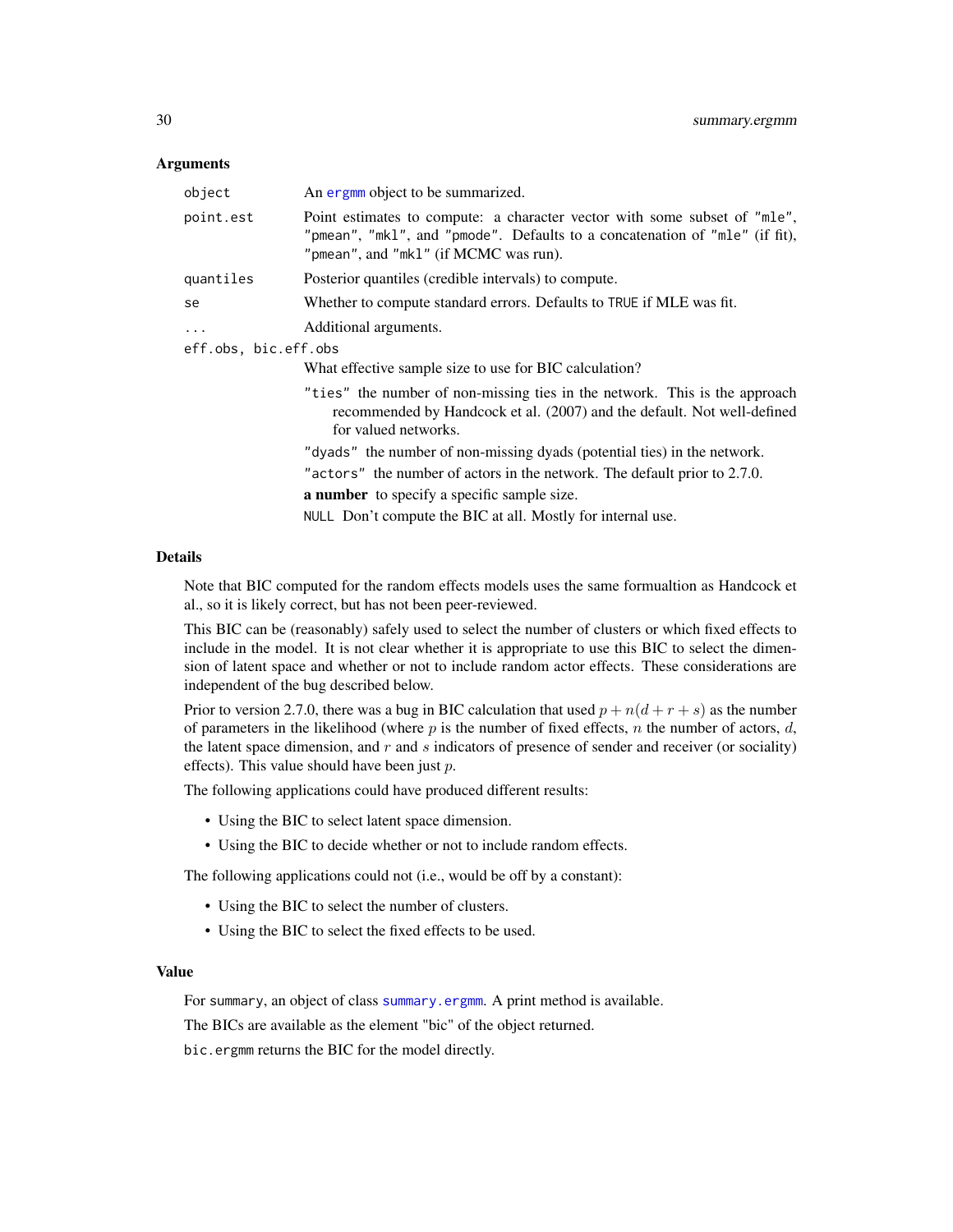# <span id="page-30-0"></span>summary.ergmm 31

#### References

Chris Fraley and Adrian E. Raftery (2002). *Model-based clustering, discriminant analysis, and density estimation*. Journal of the American Statistical Association, 97(458), 611-631.

Mark S. Handcock, Adrian E. Raftery and Jeremy Tantrum (2007). *Model-Based Clustering for Social Networks*. Journal of the Royal Statistical Society: Series A (Statistics in Society), 170(2), 301-354.

# See Also

[ergmm.object](#page-10-1), [ergmm](#page-7-1)

summary(fits[[bestG]]) plot(fits[[bestG]])

#### Examples

```
data(sampson)
# Fit the model for cluster sizes 1 through 4:
fits<-list(
           ergmm(samplike~euclidean(d=2,G=1)),
           ergmm(samplike~euclidean(d=2,G=2)),
           ergmm(samplike~euclidean(d=2,G=3)),
           ergmm(samplike~euclidean(d=2,G=4))
           )
## Not run:
# Optionally, plot all fits.
lapply(fits,plot)
## End(Not run)
# Compute the BICs for the fits and plot them:
(bics<-reshape(
    as.data.frame(t(sapply(fits,
                     function(x)c(G=x$model$G,unlist(bic.ergmm(x))[c("Y","Z","overall")])))),
   list(c("Y","Z","overall")),idvar="G",v.names="BIC",timevar="Component",
    times=c("likelihood","clustering","overall"),direction="long"
    ))
with(bics,interaction.plot(G,Component,BIC,type="b",xlab="Clusters", ylab="BIC"))
# Summarize and plot whichever fit has the lowest overall BIC:
bestG<-with(bics[bics$Component=="overall",],G[which.min(BIC)])
```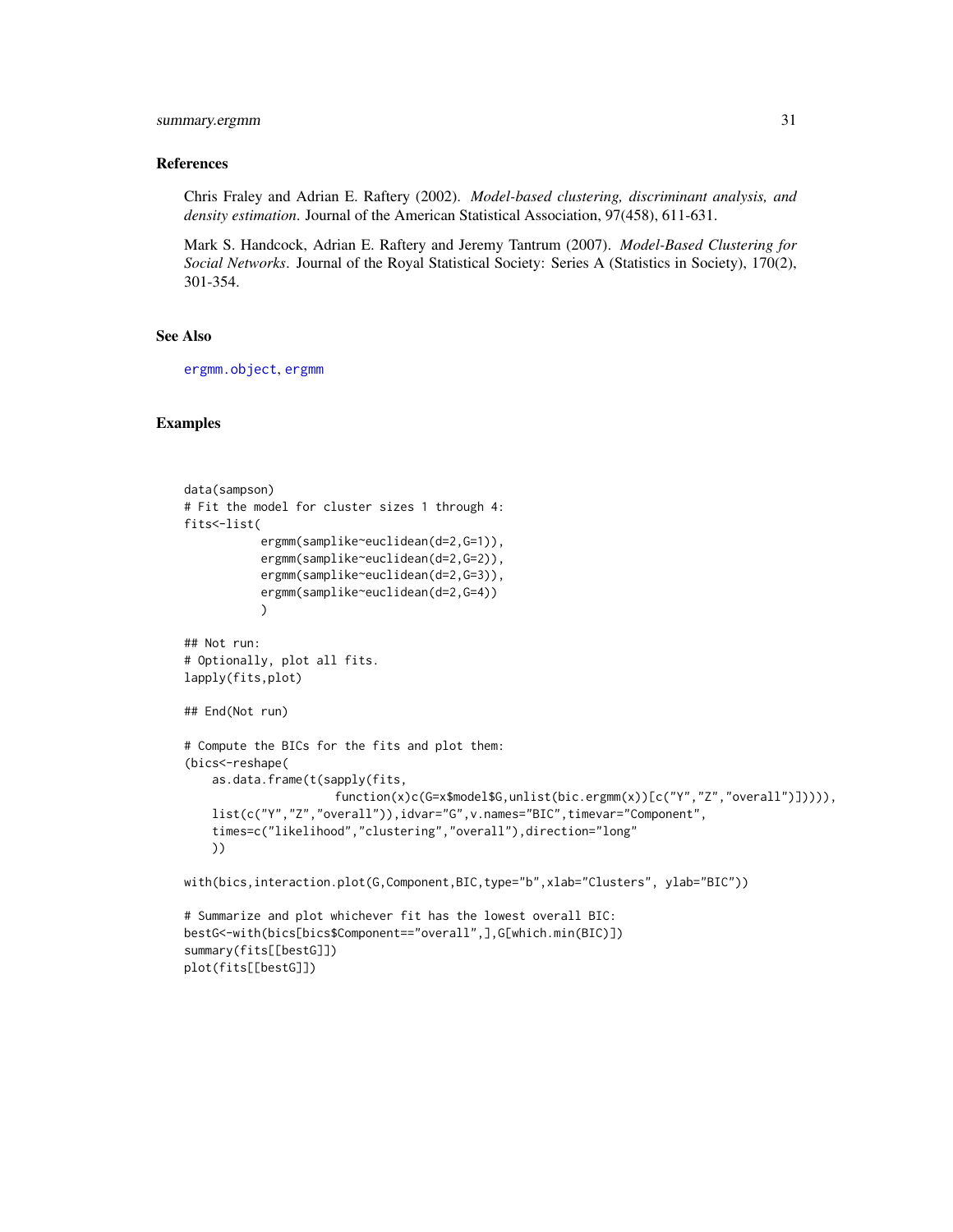#### <span id="page-31-0"></span>Description

A network of political alliances and enmities among the 16 Gahuku-Gama sub-tribes of Eastern Central Highlands of New Guinea, documented by Read (1954).

#### Format

An undirected [network](#page-0-0) object with no loops, having the following attributes:

%v% "vertex.names" Character attribute with names of tribes.

%e% "pos" Logical attribute indicating an alliance relationship.

%e% "neg" Logical attribute indicating a hostile relationship ("rova").

%e% "sign" Numeric attribute coding -1 for enmity, 0 for no relationship, and 1 for alliance.

%e% "sign.012" Numeric attribute coding 0 for enmity, 1 for no relationship, and 2 for alliance.

Because of limitations of [network](#page-0-0) objects, the object itself is a complete graph, and is thus meaningless if used directly or plotted.

#### **Details**

This network shows 3 clusters.

#### Source

<http://vlado.fmf.uni-lj.si/pub/networks/data/UciNet/UciData.htm#gama>, with corrections from Read (1954).

#### References

Taken from UCINET IV, which cites the following: Hage P. and Harary F. (1983). Structural models in anthropology. Cambridge: Cambridge University Press. (See p 56-60). Read K. (1954). Cultures of the central highlands, New Guinea. Southwestern Journal of Anthropology, 10, 1-43.

#### Examples

data(tribes) # Only model positive ties: tribes.fit<-ergmm(tribes~euclidean(d=2,G=3),response="pos") # Edge color must be set manually, for green ties to represent alliance # and for red ties to represent enmity. plot(tribes.fit,edge.col=as.matrix(tribes,"pos",m="a")\*3+as.matrix(tribes,"neg",m="a")\*2,pie=TRUE) # Model both positive and negative ties: tribes.fit3<-ergmm(tribes~euclidean(d=2,G=3),response="sign.012",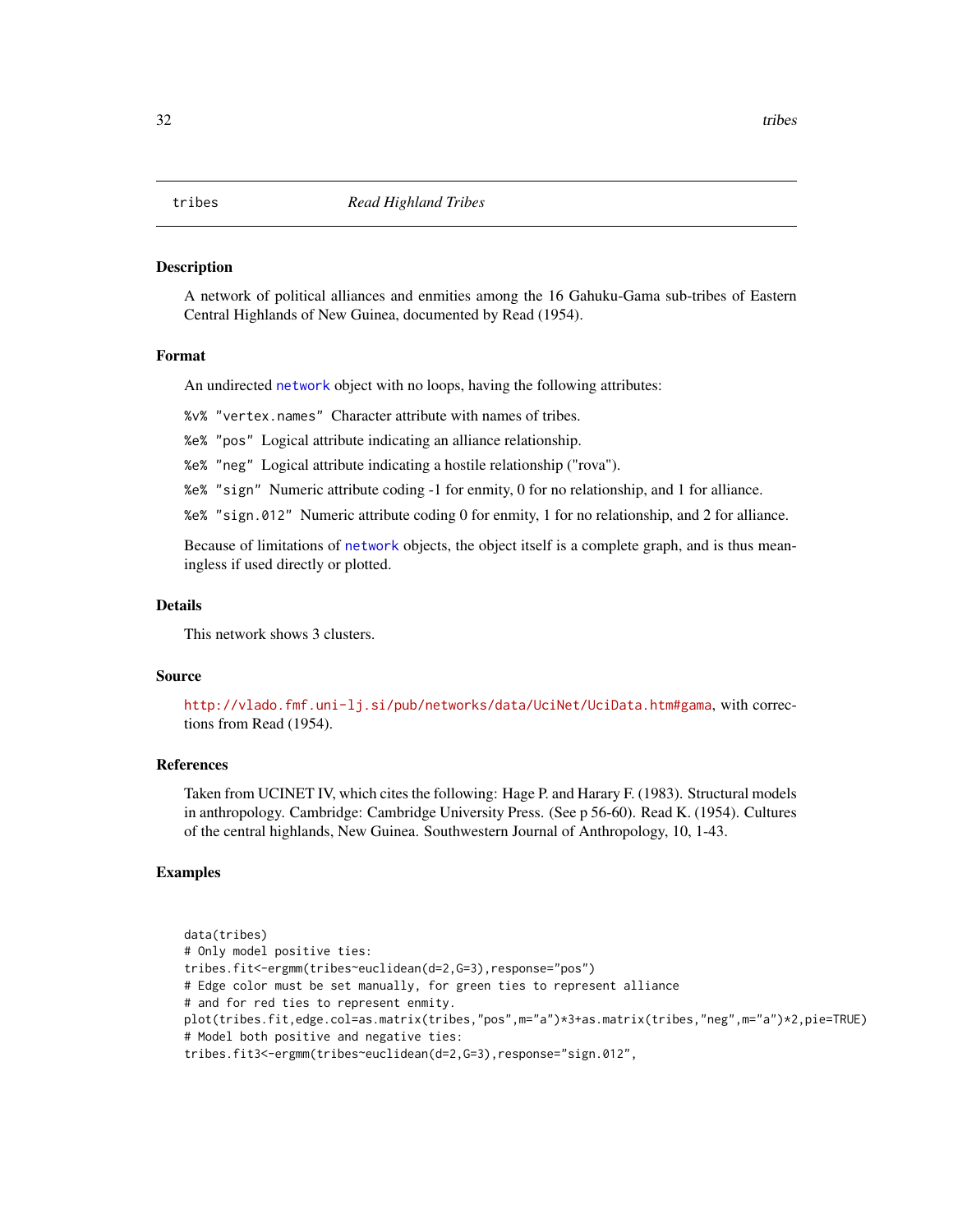#### tribes 33

family="binomial.logit",fam.par=list(trials=2))

# Edge color must be set manually, for green ties to represent alliance

- # and for red ties to represent enmity.
- plot(tribes.fit3,edge.col=as.matrix(tribes,"pos",m="a")\*3+as.matrix(tribes,"neg",m="a")\*2,pie=TRUE)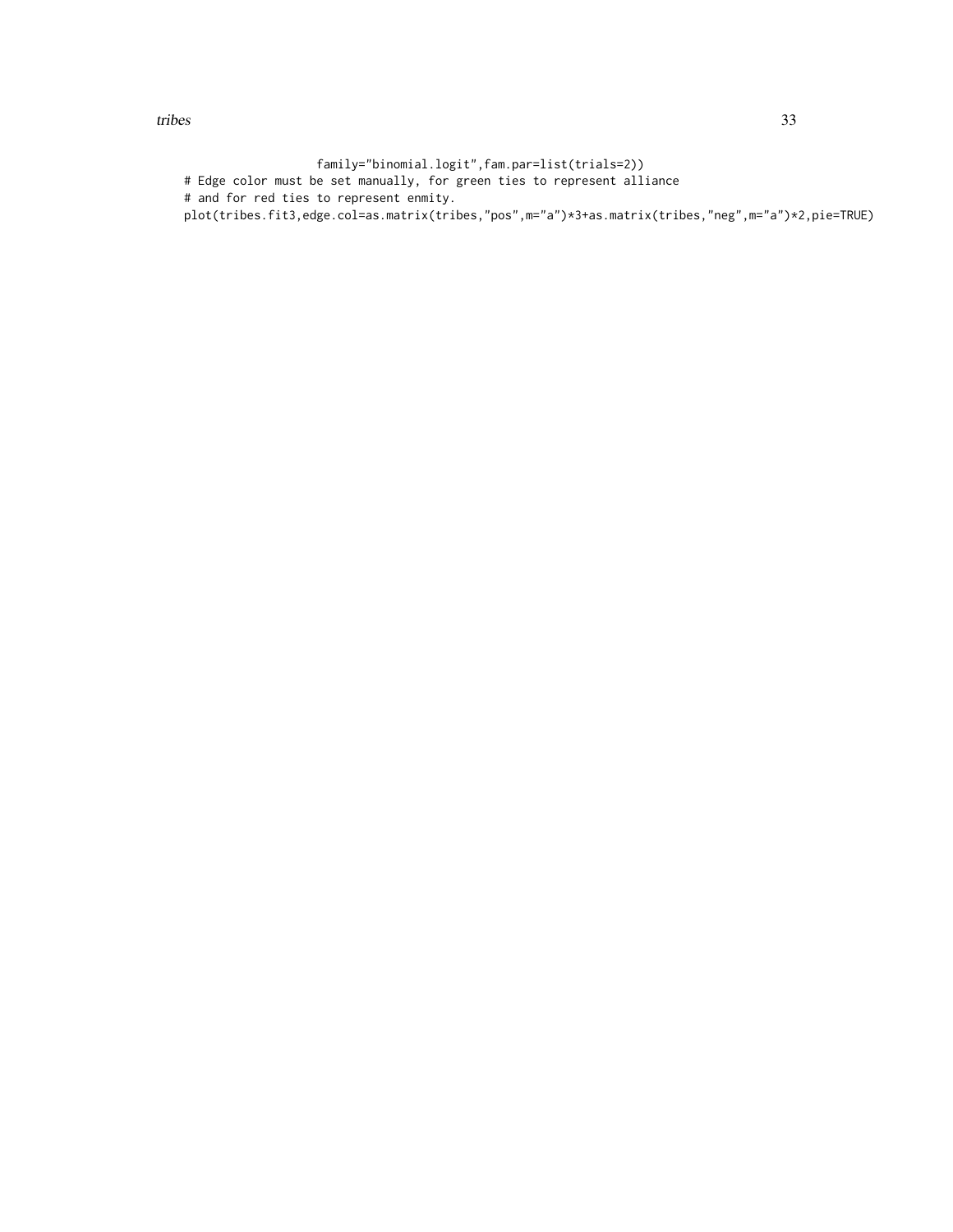# <span id="page-33-0"></span>**Index**

∗Topic cluster ergmm-terms, [12](#page-11-0) simulate.ergmm, [28](#page-27-0) tribes, [32](#page-31-0) ∗Topic datagen simulate.ergmm, [28](#page-27-0) ∗Topic data davis, [6](#page-5-0) ∗Topic debugging as.mcmc.list.ergmm, [3](#page-2-0) mcmc.diagnostics.ergmm, [21](#page-20-0) ∗Topic distribution predict.ergmm, [27](#page-26-0) ∗Topic graphs as.mcmc.list.ergmm, [3](#page-2-0) control.ergmm, [4](#page-3-0) ergmm, [8](#page-7-0) ergmm-class, [11](#page-10-0) ergmm-families, [12](#page-11-0) ergmm-terms, [12](#page-11-0) ergmm.drawpie, [17](#page-16-0) ergmm.par.list, [18](#page-17-0) ergmm.prior, [19](#page-18-0) latentnet-package, [2](#page-1-0) mcmc.diagnostics.ergmm, [21](#page-20-0) merge.ergmm, [23](#page-22-0) plot.ergmm, [24](#page-23-0) predict.ergmm, [27](#page-26-0) simulate.ergmm, [28](#page-27-0) summary.ergmm, [29](#page-28-0) tribes, [32](#page-31-0) ∗Topic hplot mcmc.diagnostics.ergmm, [21](#page-20-0) plot.ergmm, [24](#page-23-0) ∗Topic list ergmm.par.list, [18](#page-17-0) ∗Topic manip as.mcmc.list.ergmm, [3](#page-2-0) ergmm.par.list, [18](#page-17-0)

∗Topic methods ergmm.par.list, [18](#page-17-0) ∗Topic misc control.ergmm, [4](#page-3-0) ∗Topic models ergmm-class, [11](#page-10-0) ergmm-families, [12](#page-11-0) ergmm-terms, [12](#page-11-0) ergmm.prior, [19](#page-18-0) gof.ergmm, [20](#page-19-0) latentnet-package, [2](#page-1-0) merge.ergmm, [23](#page-22-0) predict.ergmm, [27](#page-26-0) simulate.ergmm, [28](#page-27-0) summary.ergmm, [29](#page-28-0) ∗Topic multivariate tribes, [32](#page-31-0) ∗Topic nonlinear ergmm-terms, [12](#page-11-0) latentnet-package, [2](#page-1-0) simulate.ergmm, [28](#page-27-0) ∗Topic nonparametric ergmm-terms, [12](#page-11-0) latentnet-package, [2](#page-1-0) simulate.ergmm, [28](#page-27-0) ∗Topic package latentnet-package, [2](#page-1-0) ∗Topic print summary.ergmm, [29](#page-28-0) ∗Topic regression ergmm-class, [11](#page-10-0) ergmm-families, [12](#page-11-0) ergmm-terms, [12](#page-11-0) latentnet-package, [2](#page-1-0) ∗Topic utilities ergmm.par.list, [18](#page-17-0) [.ergmm.par.list *(*ergmm.par.list*)*, [18](#page-17-0) [[.ergmm.par.list *(*ergmm.par.list*)*, [18](#page-17-0) \$.ergmm.par.list *(*ergmm.par.list*)*, [18](#page-17-0)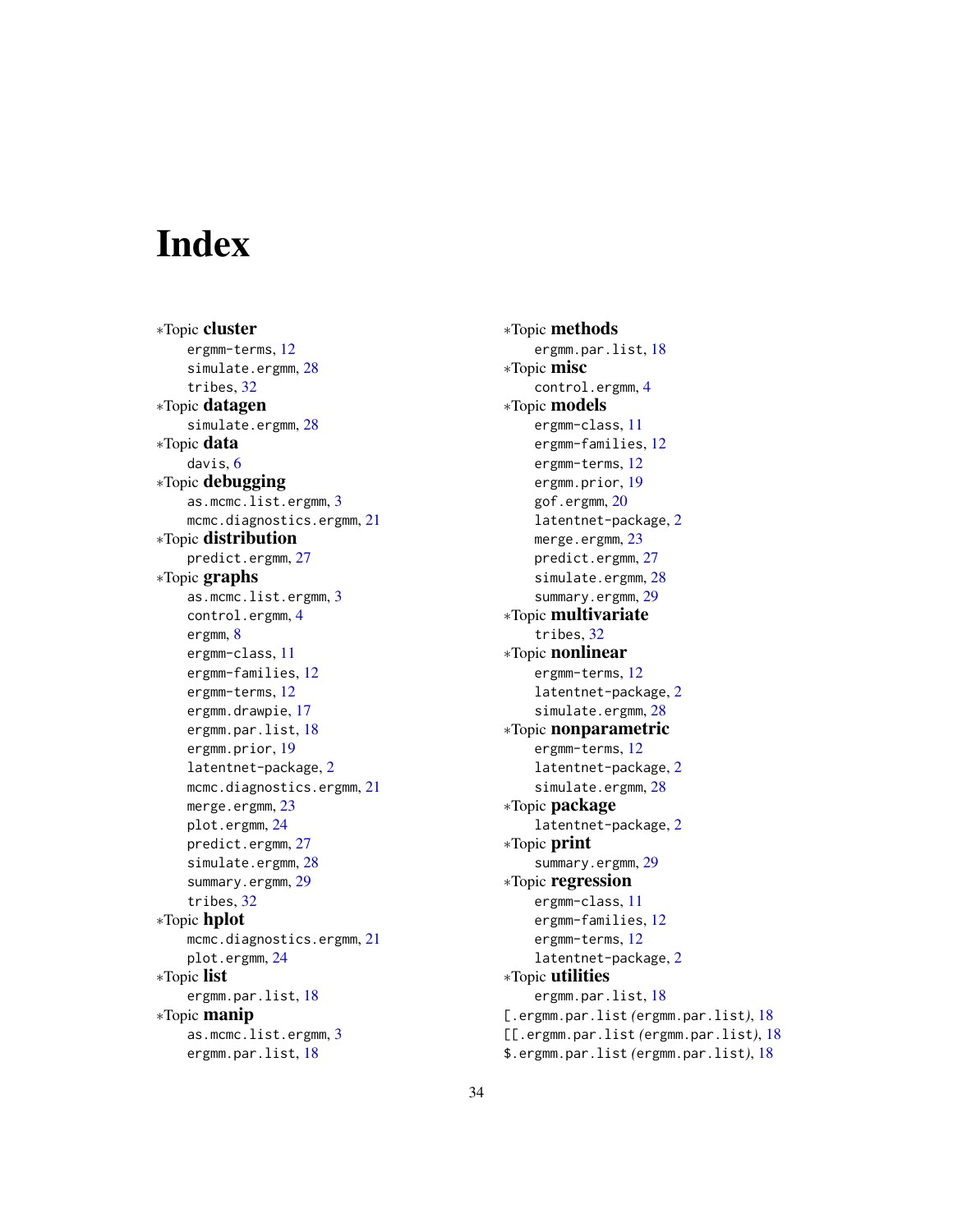#### INDEX 35

```
1 (ergmm-terms), 12
as.ergmm.par.list (ergmm.par.list), 18
as.mcmc.ergmm (as.mcmc.list.ergmm), 3
as.mcmc.list.ergmm, 3, 11
as.mcmc.list.ergmm.par.list
        (ergmm.par.list), 18
autocorr, 22
bic.ergmm (summary.ergmm), 29
bilinear (ergmm-terms), 12
control.ergmm, 4, 9
davis, 6
del.iteration (ergmm.par.list), 18
dlpY.ddispersion.fs (ergmm-families), 12
dlpY.ddispersion.normal.identity
        (ergmm-families), 12
dlpY.deta.Bernoulli.logit
        (ergmm-families), 12
dlpY.deta.binomial.logit
        (ergmm-families), 12
dlpY.deta.fs (ergmm-families), 12
dlpY.deta.normal.identity
        (ergmm-families), 12
dlpY.deta.Poisson.log (ergmm-families),
        12
dlpY.dZ.bilinear (ergmm-terms), 12
dlpY.dZ.fs (ergmm-terms), 12
dlpY.dZ.negative.Euclidean
        (ergmm-terms), 12
dlpY.dZ.negative.Euclidean2
        (ergmm-terms), 12
edgecov, 16
edges, 16
ergm, 15, 20, 21
ergm.userterms, 15
ergmm, 2–4, 6, 8, 8, 9, 11–15, 17, 19–24, 26–31
ERGMM fit object, 9
ergmm-class, 11
ergmm-families, 12
ergmm-terms, 12
ergmm.control (control.ergmm), 4
ergmm.drawpie, 17
ergmm.families (ergmm-families), 12
ergmm.object, 22, 23, 26, 31
```
ergmm.object *(*ergmm-class*)*, [11](#page-10-0)

ergmm.par.list, *[11](#page-10-0)*, *[18](#page-17-0)*, [18](#page-17-0) ergmm.prior, *[9](#page-8-0)*, [19](#page-18-0) ergmm.terms *(*ergmm-terms*)*, [12](#page-11-0) euclidean *(*ergmm-terms*)*, [12](#page-11-0) euclidean2 *(*ergmm-terms*)*, [12](#page-11-0) EY.Bernoulli.logit *(*ergmm-families*)*, [12](#page-11-0) EY.binomial.logit *(*ergmm-families*)*, [12](#page-11-0) EY.fs *(*ergmm-families*)*, [12](#page-11-0) EY.normal.identity *(*ergmm-families*)*, [12](#page-11-0) EY.Poisson.log *(*ergmm-families*)*, [12](#page-11-0)

fam.par.check *(*ergmm-families*)*, [12](#page-11-0) families.ergmm, *[2](#page-1-0)*, *[9](#page-8-0)* families.ergmm *(*ergmm-families*)*, [12](#page-11-0) family, *[15](#page-14-0)* family *(*ergmm-families*)*, [12](#page-11-0)

gof, *[20,](#page-19-0) [21](#page-20-0)* gof *(*gof.ergmm*)*, [20](#page-19-0) gof.ergmm, [20,](#page-19-0) *[21](#page-20-0)*

```
InitErgmm.1 (ergmm-terms), 12
InitErgmm.bilinear (ergmm-terms), 12
InitErgmm.euclidean (ergmm-terms), 12
InitErgmm.euclidean2 (ergmm-terms), 12
InitErgmm.Intercept (ergmm-terms), 12
InitErgmm.intercept (ergmm-terms), 12
InitErgmm.latent (ergmm-terms), 12
InitErgmm.latentcov (ergmm-terms), 12
InitErgmm.loopcov (ergmm-terms), 12
InitErgmm.loopfactor (ergmm-terms), 12
InitErgmm.loops (ergmm-terms), 12
InitErgmm.receivercov (ergmm-terms), 12
InitErgmm.rreceiver (ergmm-terms), 12
InitErgmm.rsender (ergmm-terms), 12
InitErgmm.rsociality (ergmm-terms), 12
InitErgmm.sendercov (ergmm-terms), 12
InitErgmm.socialitycov (ergmm-terms), 12
Intercept (ergmm-terms), 12
intercept, 9
intercept (ergmm-terms), 12
```
latent *(*ergmm*)*, [8](#page-7-0) latent.effect.bilinear *(*ergmm-terms*)*, [12](#page-11-0) latent.effect.fs *(*ergmm-terms*)*, [12](#page-11-0) latent.effect.IDs *(*ergmm-terms*)*, [12](#page-11-0) latent.effect.invariances *(*ergmm-terms*)*, [12](#page-11-0) latent.effect.names *(*ergmm-terms*)*, [12](#page-11-0)